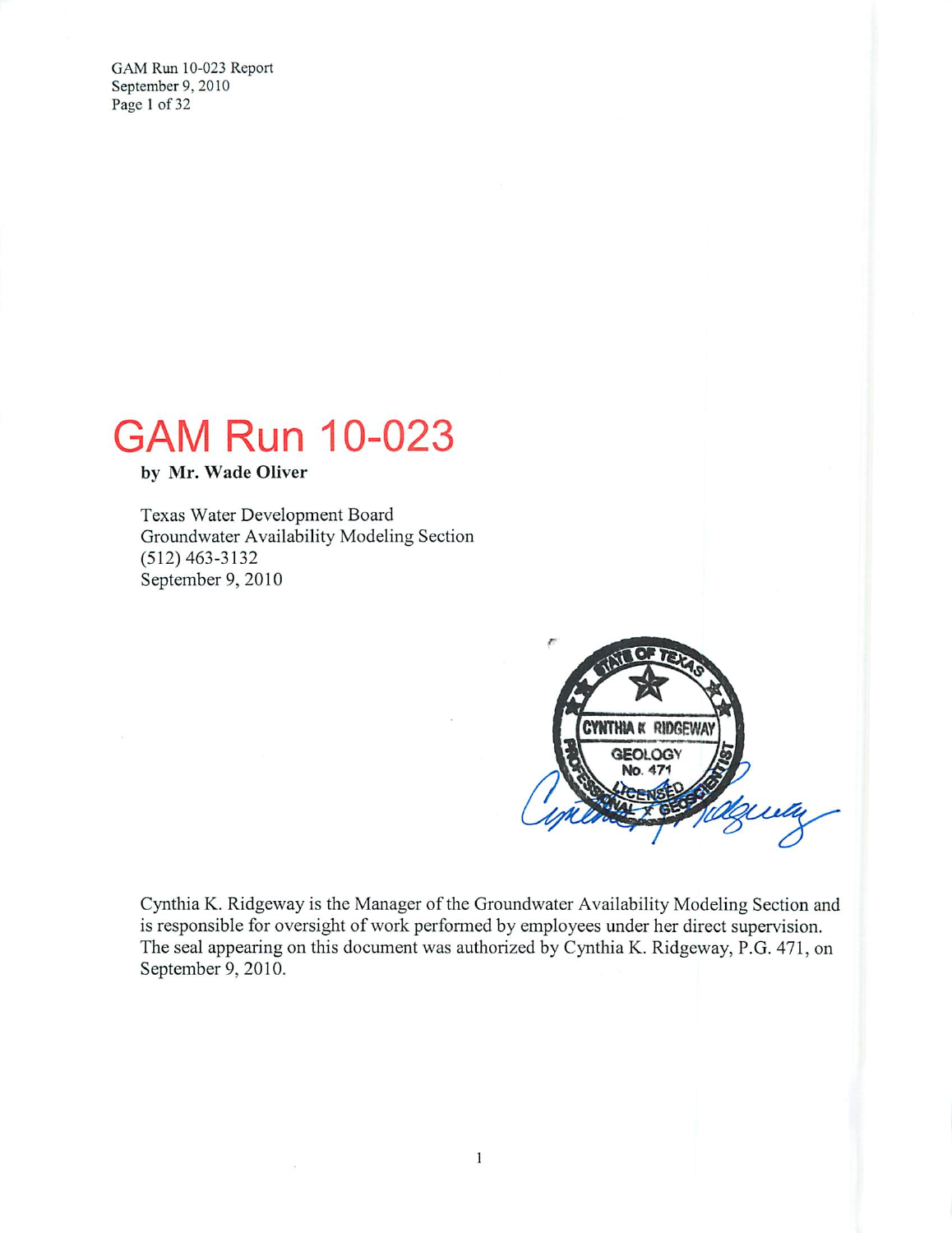#### **EXECUTIVE SUMMARY:**

This report documents a comparison of the simulated and the recorded pumping as requested by Groundwater Management Area 14 for Harris, Galveston, Montgomery, and Fort Bend counties. This analysis was requested in response to a finding that the water levels during the period prior to the beginning of predictive simulations performed by a consultant retained by Groundwater Management Area 14 may not have been appropriate in some areas. Results indicate that, in these four counties, the model simulated pumping during the period prior to the predictive period matches reasonably well with pumping recorded by the districts.

In addition to the comparison above, this report also documents why changes to the pumping prior to the predictive simulations are necessary to improve the relationship between simulated and measured water levels in some areas, what those changes should be, and the results of three predictive simulations using updated pumping prior to the predictive period. These additional predictive simulations were completed to show the significance of the changes in pumping prior to the predictive period and also provide the members of Groundwater Management Area 14 with additional information useful for developing desired future conditions.

Results of the changes to the interim period prior to the predictive period indicate an improvement in the mean error indicating less bias in the model. However, no significant improvement in the mean absolute error or standard deviation of residuals was achieved. Analysis of hydrographs shows significant improvement in water levels in several counties, but some counties could not be improved. Though not all areas exhibited the desired improvement in the relationship between simulated and measured water levels, the updated pumping during the interim period represents a significant improvement which should increase confidence in the reliability of predictive simulation results.

With the changes made to the interim period, the pumping from 2009 through 2060 from the predictive simulation provided to Groundwater Management Area 14 was run to quantify the how the changes in pumping prior to the predictive period affected the drawdowns during the predictive period (Scenario 1). Results indicate that drawdowns are higher in most areas relative to the drawdowns previously provided to the district.

In the second predictive simulation, pumping was adjusted to match, to the extent possible, the drawdowns previously provided to the district (Scenario 2). This resulted in generally less pumping than Scenario 1.

In the third predictive simulation (Scenario 3), pumping was held at the same levels as present in Scenario 1, except in Southeast Texas Groundwater Conservation District. At the request of the district, pumping within Southeast Texas Groundwater Conservation District was adjusted to a constant pumping level to achieve the drawdowns previously provided to the district.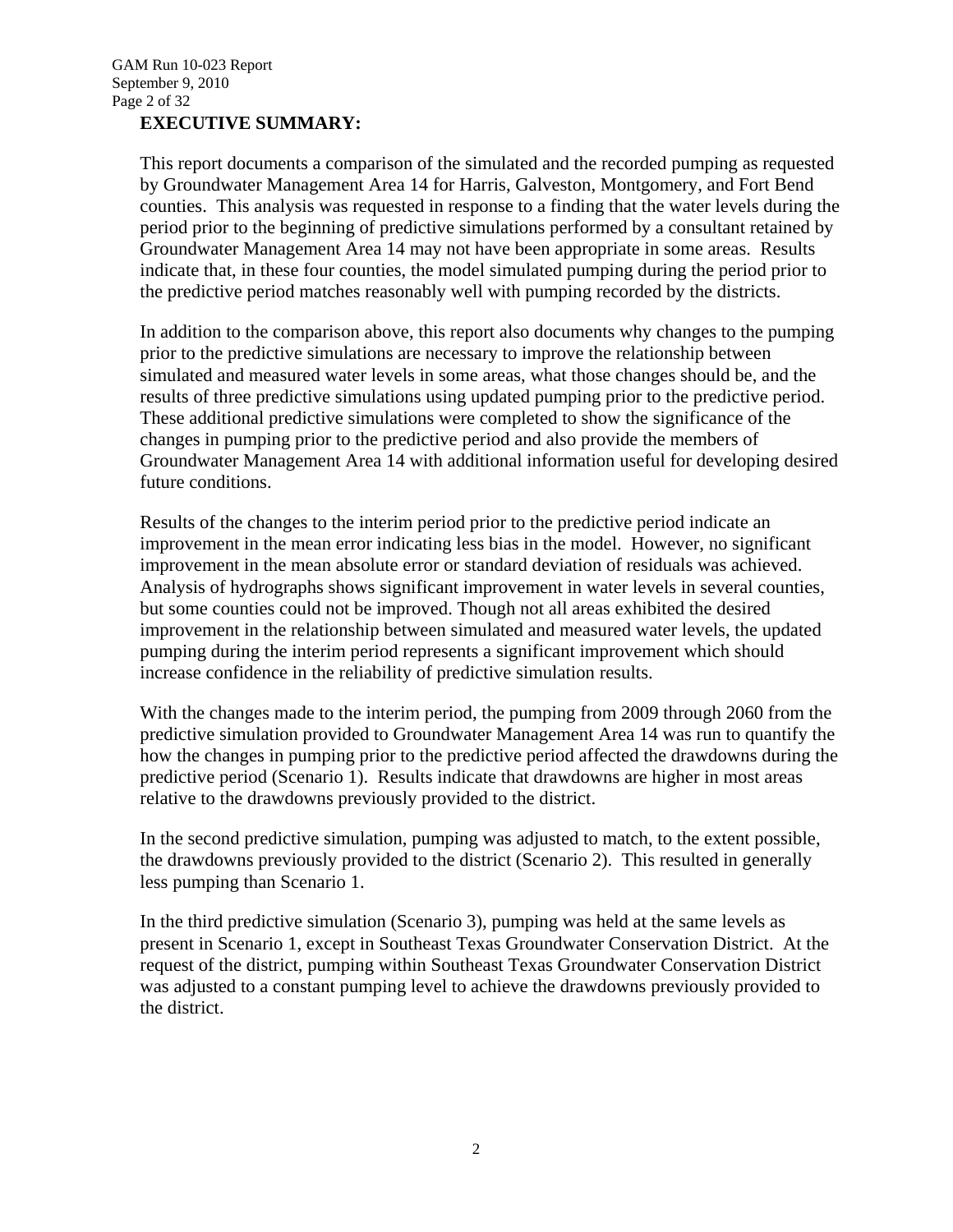#### **REQUESTOR:**

Mr. Lloyd Behm of Bluebonnet Groundwater Conservation District on behalf of Groundwater Management Area 14.

### **DESCRIPTION OF REQUEST:**

Mr. Behm asked us to perform a comparison of the pumping simulated in the groundwater availability model for the northern portion of the Gulf Coast Aquifer to recorded pumping in Harris-Galveston Subsidence District, Fort Bend Subsidence District, and Lone Star Groundwater Conservation District. This request was made in response to a finding in Groundwater Availability Modeling Task 10-002 that some trends in water levels during the interim period of the model between the historical-calibration period and the predictive period did not match measured water-level trends (Hassan and Wade, 2010).

#### **BACKGROUND:**

The groundwater conservation districts in Groundwater Management Area 14 contracted with a private consulting firm for assistance in developing desired future conditions for the Gulf Coast Aquifer. Through this process a predictive model simulation was run for Groundwater Management Area 14 using the groundwater availability model for the northern portion of the Gulf Coast Aquifer. A description of the assumptions, pumping, and drawdown in the model run was presented in a memorandum to the Texas Water Development Board in Zoun (2010). Draft desired future conditions statements based on water-level changes in the same model run were presented in a memorandum to Groundwater Management Area 14 in Thamen (2010).

At the request of the members of Groundwater Management Area 14, the Texas Water Development Board performed a technical review of the model simulation documented in Zoun (2010) and Thamen (2010). During this review it was found that some trends in water levels between the end of the historical-calibration portion of the model and the beginning of the predictive simulation did not adequately match measured water-level trends (Hassan and Wade, 2010). As a result of this finding, Groundwater Management Area 14 requested that a comparison of modeled and recorded pumping during the period between the historicalcalibration period and the beginning of the predictive simulation be completed.

The above request was completed and is included in this report. Additional information has also been developed and provided in this report in order to supply as much information as possible to the districts for developing their desired future conditions. This includes an explanation of why changes to the interim period leading up to the predictive simulation are necessary, documentation of the changes made to this period to improve the reliability of predictive simulation results, and three separate predictive simulations based on the pumping and drawdown presented in Zoun (2010) and Thamen (2010).

Throughout the remainder of this report, the "original" interim period refers to the pumping between 1997 and 2008 used in the simulation presented in Zoun (2010). The "updated" interim period pumping refers to the pumping during this period after applying the changes documented in this report.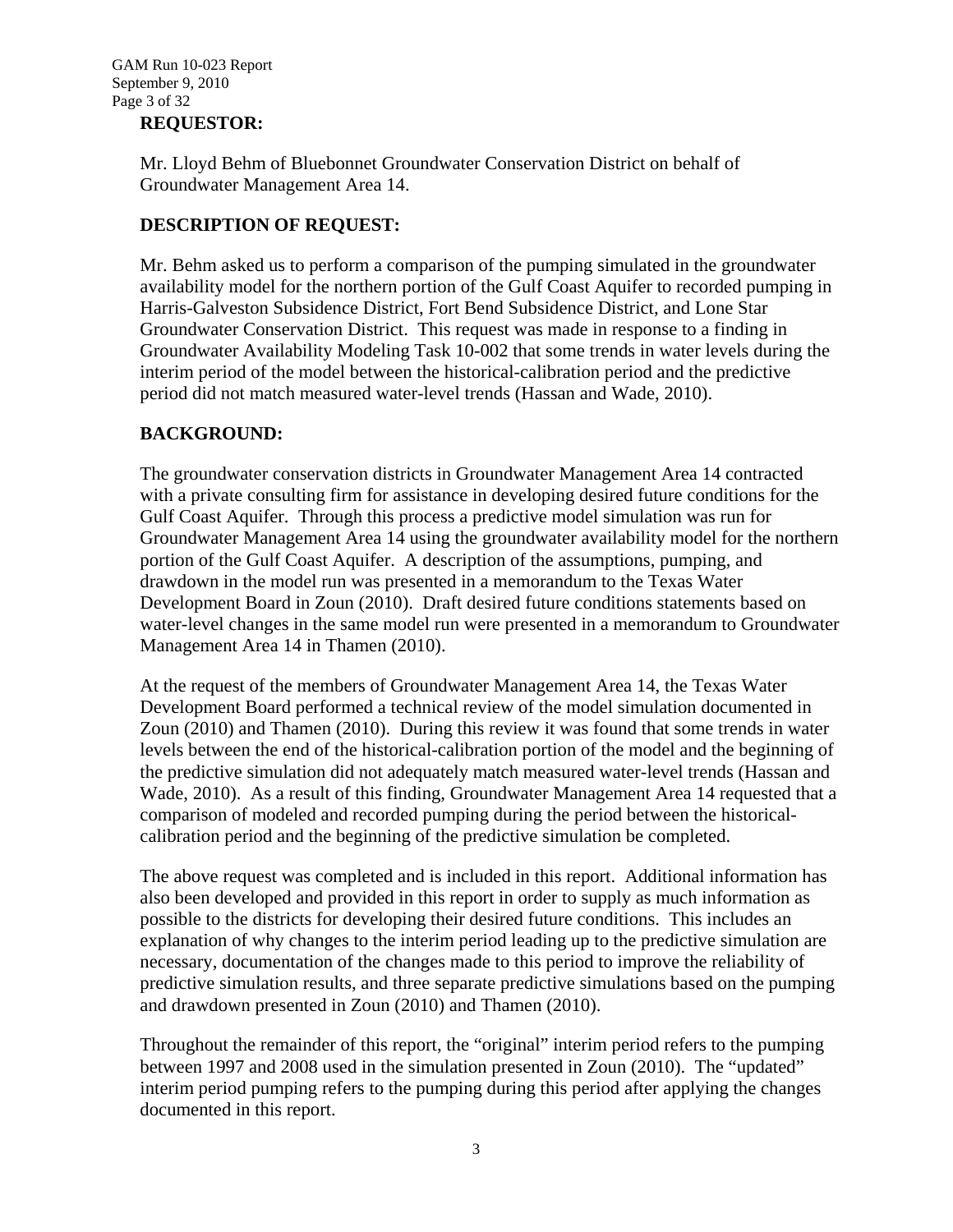### **METHODS:**

A finding in Groundwater Availability Modeling Task 10-002 (Hassan and Wade, 2010) was that some water-level trends from 1997 to 2008 did not match simulated trends in the several hydrographs that were assessed. For the analysis documented in this report, a more extensive review of hydrographs was completed by comparing all available wells in the Texas Water Development Board Groundwater Database with at least 10 water level measurements between 1995 and 2009 in the model area to simulated water levels. From a statistical standpoint, this analysis showed that the mean error in the model generally increases through the interim period, indicating increasing bias in the model. In reviewing the individual hydrographs comparing simulated to measured water-level trends, it was clear that the model with existing pumping was not effectively representing the aquifer as shown through waterlevel measurements in some areas during this period.

Consequently, it was concluded that pumping assumptions had to be reevaluated during the interim period from 1997 through 2008 for the model to better represent measured water levels. Note that this also includes a portion of the historical-calibration period of the model due to some issues discovered in how pumping was formulated after 1997.

As part of the investigation into pumping during the interim period we also summarized the pumping for each year in each county. Through this approach it was discovered that the predictive pumping distribution was applied during the base year from which drawdowns were calculated in the model run as described in Zoun (2010) and presented to Groundwater Management Area 14. This is significant because the predictive pumping was applied for one year (throughout 2008) before the point at which the initial water-levels for calculating drawdowns was reached (the end of 2008).

Due to the necessary changes in pumping during the interim period to better match measured water levels and correct for predictive pumping applied during the base year, the pumping that would achieve the draft desired future conditions presented in Thamen (2010) will be different than the pumping presented in Zoun (2010), which documents the previous model simulation.

#### **Changes to pumping during the interim period**

In the Harris-Galveston and Fort Bend subsidence districts, pumping amounts for each year of the interim period were provided to the Texas Water Development Board for comparison to pumping in the model during the interim period (see Description of Request above). Table 1 shows this comparison. In general, the pumping simulated in the model is close to the pumping recorded by the districts during the original interim period used in Zoun (2010). In Galveston County, the percent difference is large beginning in 2001, but the overall amount of pumping (less than 5,000 acre-feet per year) is much smaller than in Harris and Fort Bend counties. For the updated interim period from 1997 to 2008, pumping in each of these districts was adjusted to the levels recorded by the districts and presented in Table 1.

For Lone Star Groundwater Conservation District (Montgomery County), a recorded pumping volume of 79,430 acre-feet per year was provided to the Texas Water Development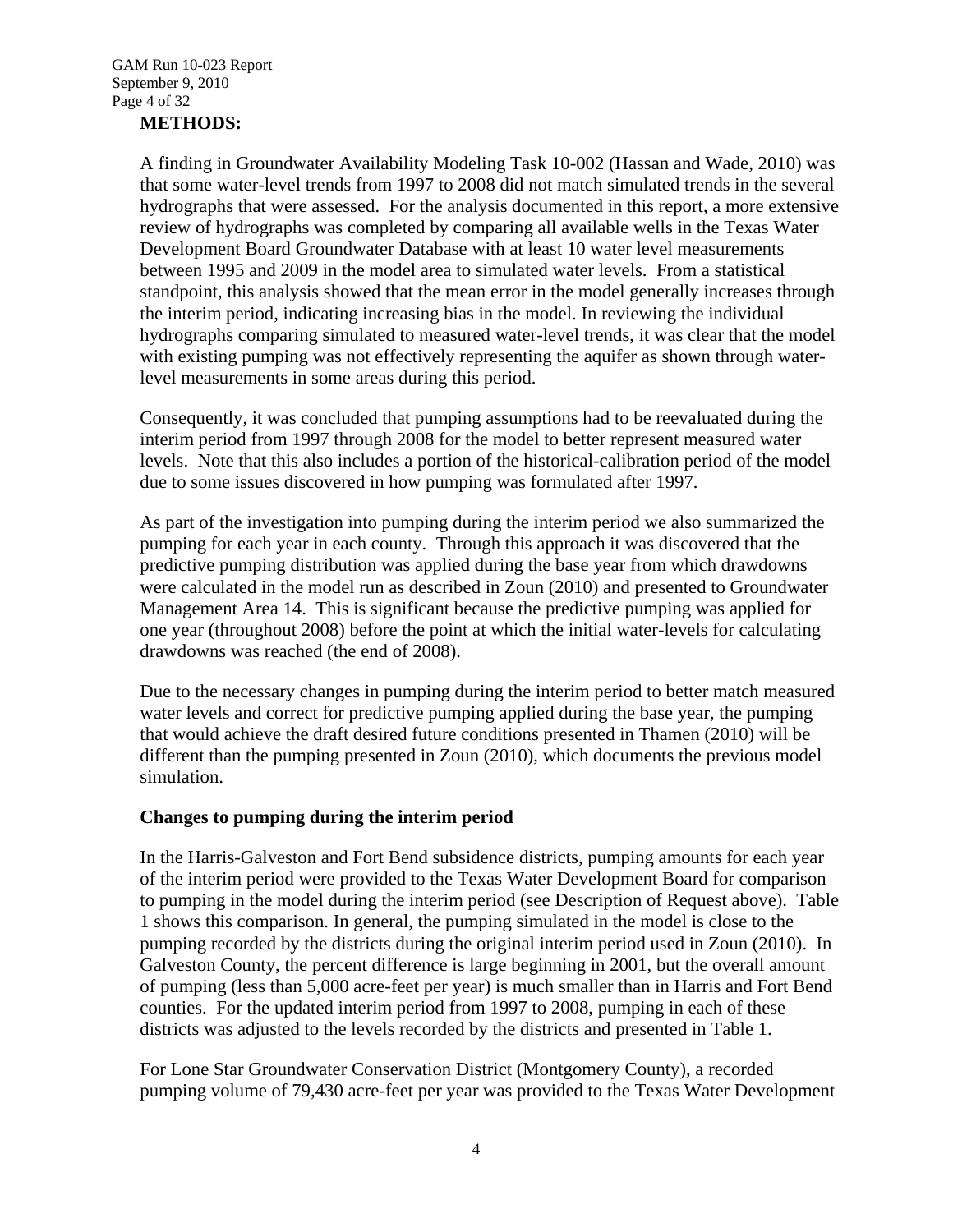Board representing 2010. As a comparison, during the interim period from 1997 through 2008 in the simulation, the pumping increases from approximately 32,000 acre-feet per year to 71,000 acre-feet per year. The recorded pumping for 2010 is, therefore, generally consistent with the simulated values.

Despite the agreement between simulated and recorded pumping in the four counties discussed above, it was necessary to reconstruct pumping during the interim period to better match measured water levels in several other areas. The main focus of the adjustments to pumping was for those counties where trends in measured water levels consistently did not match trends in simulated water levels. These areas include Brazoria, Chambers, Jefferson, Liberty, Matagorda, Walker, Waller, and Wharton counties. See Appendix A for an example hydrograph from each of these counties.

In those counties above where changes to the pumping distribution were necessary, the pumping distribution for 2001 was first applied each year between 1997 and 2008. As described in Kasmarek and others (2005), the 2001 distribution is more comprehensive than the distribution for the historical-calibration period.

One issue with using pumping from the predictive distribution is that some cells had an unrealistically large value of pumping (Oliver, 2009). To correct for this while maintaining the more comprehensive predictive pumping distribution, the maximum pumping rate in any cell through the interim and predictive time periods was set to 3,000 acre-feet per year. This is approximately equivalent to a total pumping within the 1-square mile grid cell of 2,000 gallons per minute and is considered appropriate for this regional-scale analysis of the Gulf Coast Aquifer. For those cells where pumping was reduced, the amount of the reduction was spread evenly among the remaining model cells in the county.

With the above changes completed, a parameter estimation procedure (PEST) was implemented to adjust the pumping in the counties listed above to better match measured water levels. Once complete, the pumping distribution for 2007 was copied to 2008 to correct for the predictive pumping previously applied to the base year (2008).

### **Predictive simulations**

The new interim period described above from 1997 through 2008 was used to produce more reasonable initial water levels on which to base the three 2009 through 2060 predictive simulations described later in this report. Briefly, these three predictive simulations represent 1) pumping from Zoun (2010), 2) the pumping that achieves the draft desired future conditions reported in Thamen (2010), and 3) the pumping from Zoun (2010) except in Southeast Texas Groundwater Conservation District, which contains a constant level of pumping to achieve the draft desired future conditions specified in Thamen (2010).

 These additional predictive simulations are an extension of the original request from Groundwater Management Area 14 and were performed to quantify the impact of the necessary changes to the interim period on potential desired future conditions. These simulations may also be useful when developing desired future conditions since they are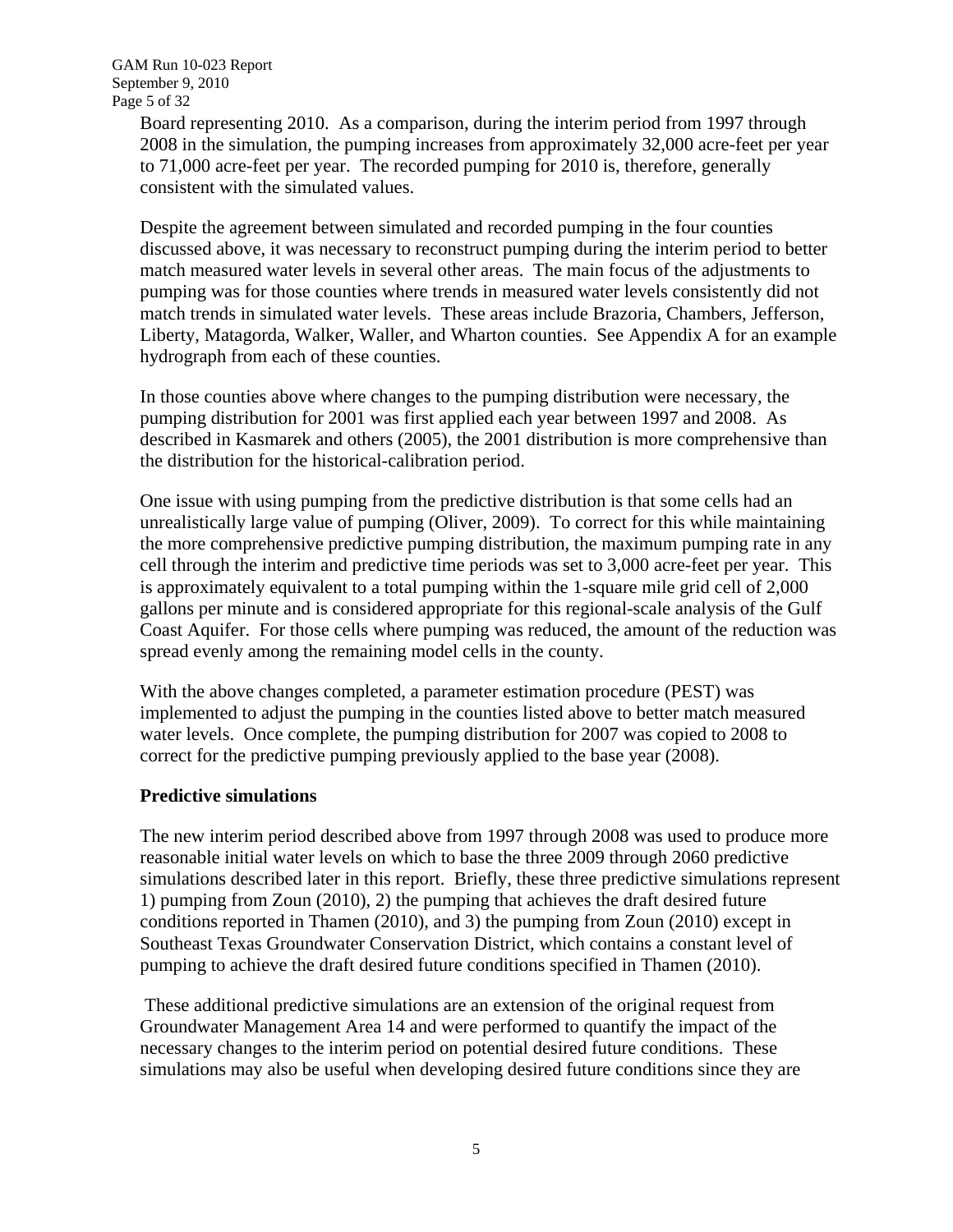GAM Run 10-023 Report September 9, 2010 Page 6 of 32

> generally based on pumping and drawdown values previously reviewed by the management area.

### **PARAMETERS AND ASSUMPTIONS:**

The parameters and assumptions for the model runs using the groundwater availability model for the northern portion of the Gulf Coast Aquifer are described below:

- We used Version 2.01 of the groundwater availability model for the northern portion of the Gulf Coast Aquifer. See Kasmarek and Robinson (2004) and Kasmarek and others (2005) for assumptions and limitations of the model.
- We used Groundwater Vistas version 5.3 Build 10 (Environmental Simulations, Inc., 2007) as the interface to process model output.
- The model includes four layers representing the Chicot Aquifer (Layer 1), the Evangeline Aquifer (Layer 2), the Burkeville Confining Unit (Layer 3), and the Jasper Aquifer, which includes the more transmissive portions of the Catahoula Formation (Layer 4).
- The model contains 129 individual stress periods representing the calibration and predictive time periods.
- The mean absolute error (a measure of the difference between simulated and measured water levels during model calibration) of the original model as documented in Kasmarek and others (2005) for the year 2000 is 41.6 feet. With the updates to the model after 1997 described in this report, this model error was reduced slightly to 41.2 feet.
- Recharge, evapotranspiration, and surface water inflows and outflows were modeled using the MODFLOW general-head boundary package as described in Kasmarek and Robinson (2004).
- Cells were assigned to individual counties and groundwater conservation districts as shown in the September 14, 2009 version of the model grid for the northern portion of the Gulf Coast Aquifer. Note that drawdown results extracted using this model grid exclude those cells which are active in the model but underwater along the Texas coastline.

#### **RESULTS:**

#### **Interim period pumping**

As described above, pumping during the period from 1997 to 2008, prior to the beginning of the predictive simulation in 2009, was reconstructed to better match water levels in those counties where simulated water-level trends did not match measured trends. Table 2 shows the mean error, mean absolute error, and standard deviation of residuals for each year from 1997 through 2008, as well as for the period as a whole. After adjusting the pumping during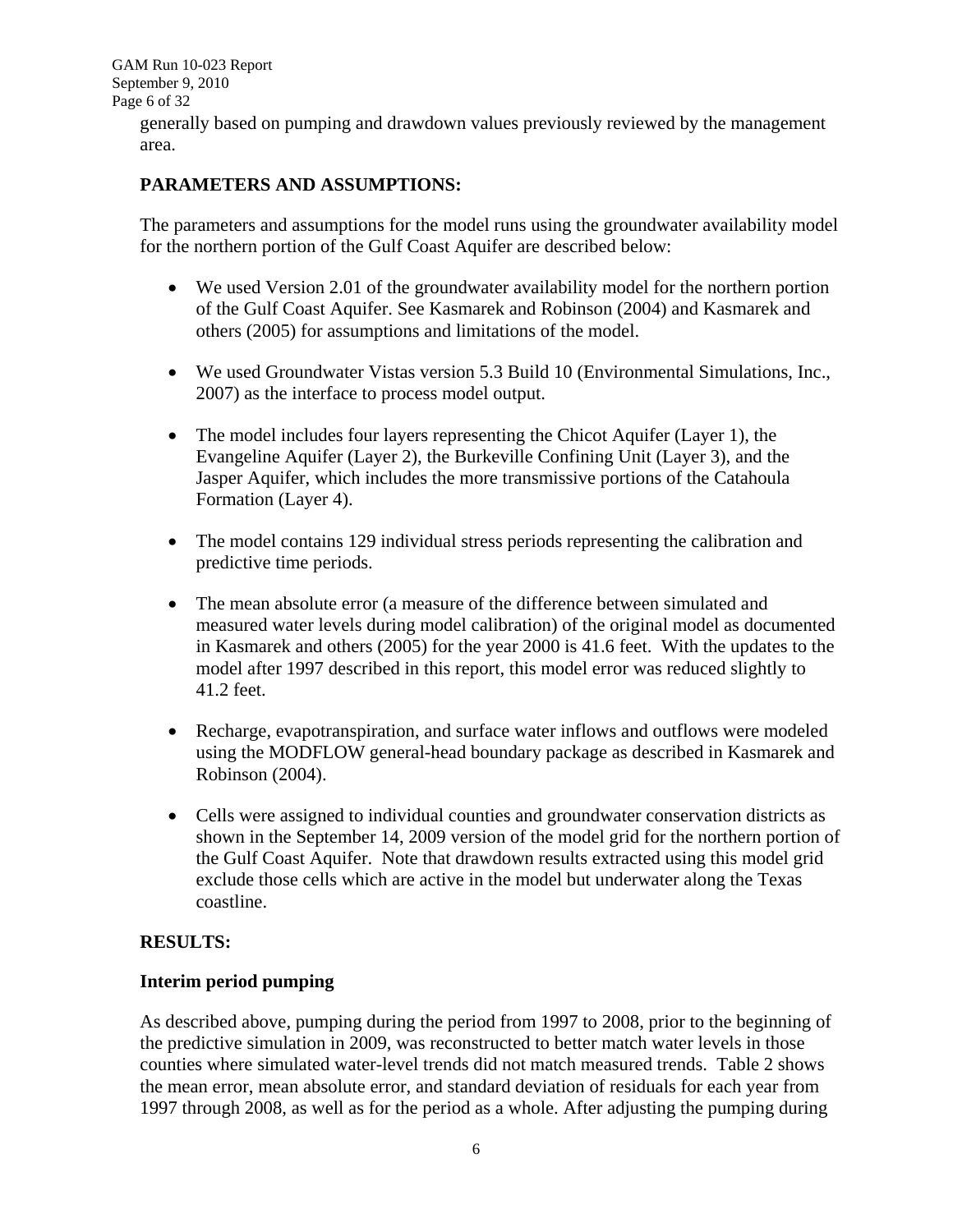this period, the mean absolute error and standard deviation did not show significant improvement relative to the original interim period. The mean error, however, a measure of the model bias, was reduced from 19 feet to 10 feet overall.

The model-wide improvement in mean error was primarily due to a reduction in the pumping in those eight counties listed above. Figure 2 shows the change in pumping in those counties in Groundwater Management Area 14 where pumping was reconstructed. The significant drop in pumping is because simulated water levels in these counties were generally below the measured water levels. Though it is not claimed here that the actual pumping in these counties was reduced as depicted in Figure 2, it was a necessary step to raise the simulated water levels closer to the measured water levels prior to the beginning of the predictive simulation and correct significantly different trends in water levels.

Example hydrographs comparing the original and updated simulated water levels to measured water levels for each county where pumping was adjusted are shown in Appendix A. Note that in some areas, changes made to the interim pumping described above resulted in significant improvements in the water level trends (see Brazoria, Chambers and Liberty counties). In other counties, modest improvement in the trend or relationship to measured water levels is shown (see Jefferson, Matagorda, and Wharton counties). Finally, in Walker and Waller counties, the changes made did not appear to have a meaningful effect on the water-level trends in these counties. Though not all areas showed the desired improvement, the water levels at the end of the interim period, representing the end of 2008, constitute a significantly improved starting-point for the predictive simulation relative to the original interim period.

#### **Scenario 1 results**

The first predictive pumping scenario represents the drawdown due to the same pumping provided to Groundwater Management Area 14 in Zoun (2010) between 2009 and 2060. The only differences between Scenario 1 and the previous results presented to the management area are the changes to the interim period pumping from 1997 through 2008, the exclusion of submerged areas in coastal counties when averaging drawdown, and the redistribution of pumping in cells with greater than 3,000 acre-feet per year of pumping. In effect, this run isolates the differences in drawdown due to the changes described in this report.

Table 3 shows the draft desired future conditions for Groundwater Management Area 14 as presented in Thamen (2010) for each county, aquifer, and time-period specified. Table 4 shows a similar table with drawdown results for Scenario 1. Table 5 shows the difference between these two tables. In some areas the results are very similar (for example, Tyler County). In other areas, however, results are significantly different. For instance, the drawdown in the Chicot Aquifer in Brazoria County increases from 17 feet to 45 feet, a difference of 28 feet. Most areas showed an increase in average drawdown relative to the draft desired future conditions presented in Thamen (2010). The average drawdown in Groundwater Management Area 14 between 2009 and 2060 for each aquifer and confining unit is also shown.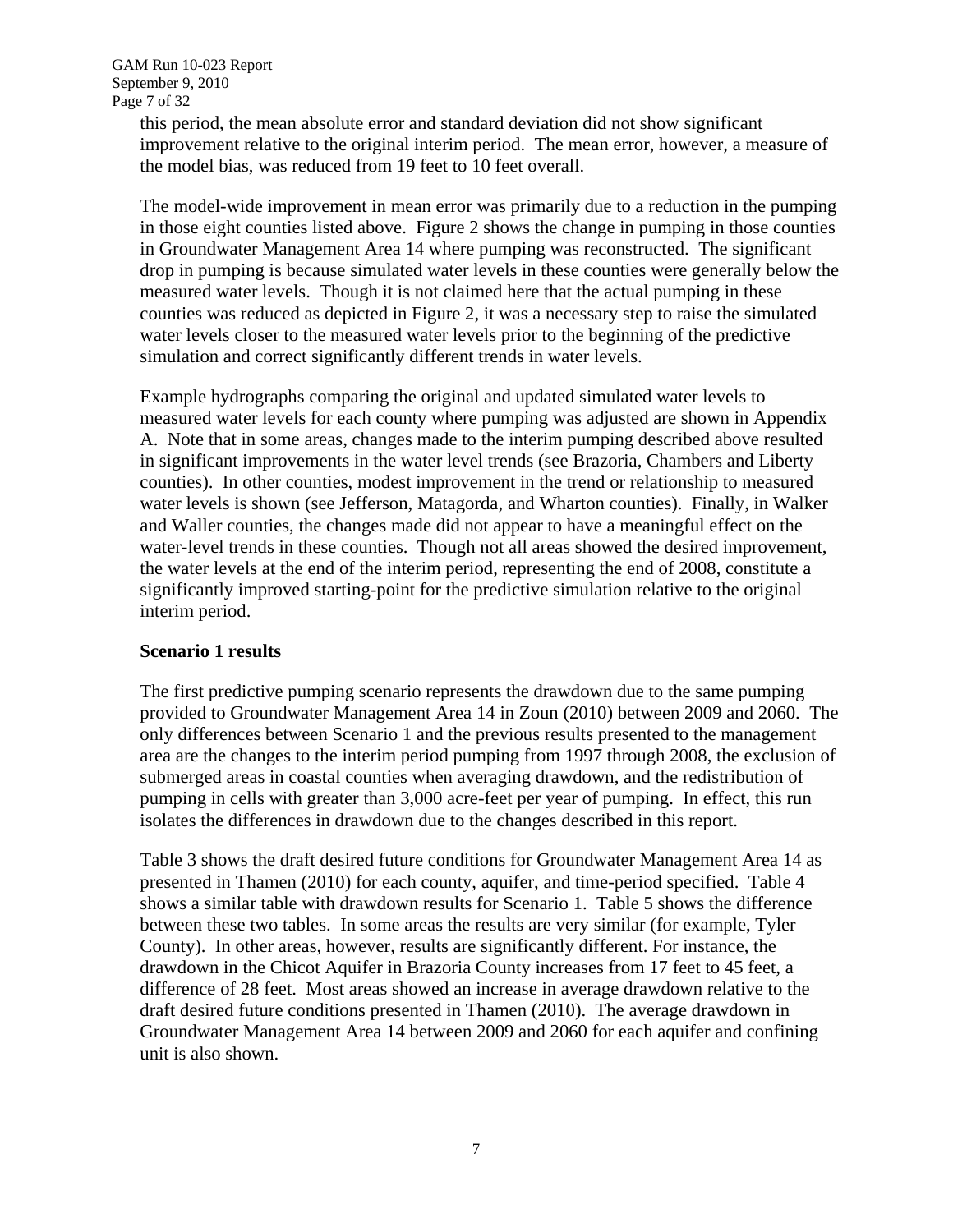GAM Run 10-023 Report September 9, 2010 Page 8 of 32

> Table 6 shows the pumping in each aquifer and county by decade for Scenario 1. Notice that the pumping shown in Table 6 is generally consistent with the pumping shown in Table 1 of Zoun (2010). Though some differences exist, this is due to the pumping values in Zoun (2010) being "target" pumping rates while the pumping shown in Table 6 of this report is actual pumping output from the model. Pumping output from the model takes into account cells which become inactive. In the groundwater availability model, a model cell becomes inactive when the water level in the cell drops below the base of the aquifer. In this situation pumping cannot occur for the remainder of the model simulation.

#### **Scenario 2 results**

The second pumping scenario represents the pumping necessary to achieve the draft desired future conditions presented in Thamen (2010) taking into account the changes to the interim period documented in this report. Note that this was performed "to the extent possible" and not all of the drawdowns presented in Table 3 could be achieved. The pumping in each aquifer and county was determined using an automated parameter estimation procedure (PEST). When working toward achieving the potential desired future conditions, preference was given to achieving the drawdowns in the aquifer units (Chicot, Evangeline, and Jasper) over the confining Burkeville unit. This was done because pumping in the Burkeville Confining Unit is very limited and drawdowns in this unit primarily result from changes in the overlying and underlying aquifer units.

Table 7 shows the drawdown results from Scenario 2. Table 8 shows the difference between the potential desired future conditions in Table 3 and the Scenario 2 drawdowns in Table 7. In general, the Scenario 2 drawdowns match well with the potential desired future conditions in Table 3 outside of the Burkeville confining units.

Table 9 shows the pumping in each aquifer and county by decade for Scenario 2. Consistent with the lower drawdowns in Scenario 2 relative to Scenario 1, the total pumping in most areas is less than Scenario 1. Also notice that pumping that changed with time in Scenario 1 did not change with time in Scenario 2, unless it was necessary to do so due to multiple desired future conditions between 2009 and 2060. See Fort Bend and Tyler counties as examples. The exception to this is when pumping is reduced due to cells becoming inactive, though the magnitude of the reduction in pumping due to this is usually relatively small (for example, the Jasper Aquifer in Walker County).

#### **Scenario 3 results**

The last predictive simulation, Scenario 3, contains the same pumping as Scenario 1 outside of Southeast Texas Groundwater Conservation District. Within Southeast Texas Groundwater Conservation District, at their request, pumping was set to a constant level to achieve the draft desired future conditions in the district presented in Thamen (2010). This differs from Scenario 1 where pumping within the district increased steadily throughout the predictive period. As in Scenario 2, the amount of pumping in each aquifer and county in the district was determined using an automated parameter estimation procedure (PEST) with preference given to achieving the drawdowns in the aquifer units over the Burkeville Confining Unit. Table 10 shows the drawdown in each aquifer and county for Scenario 3,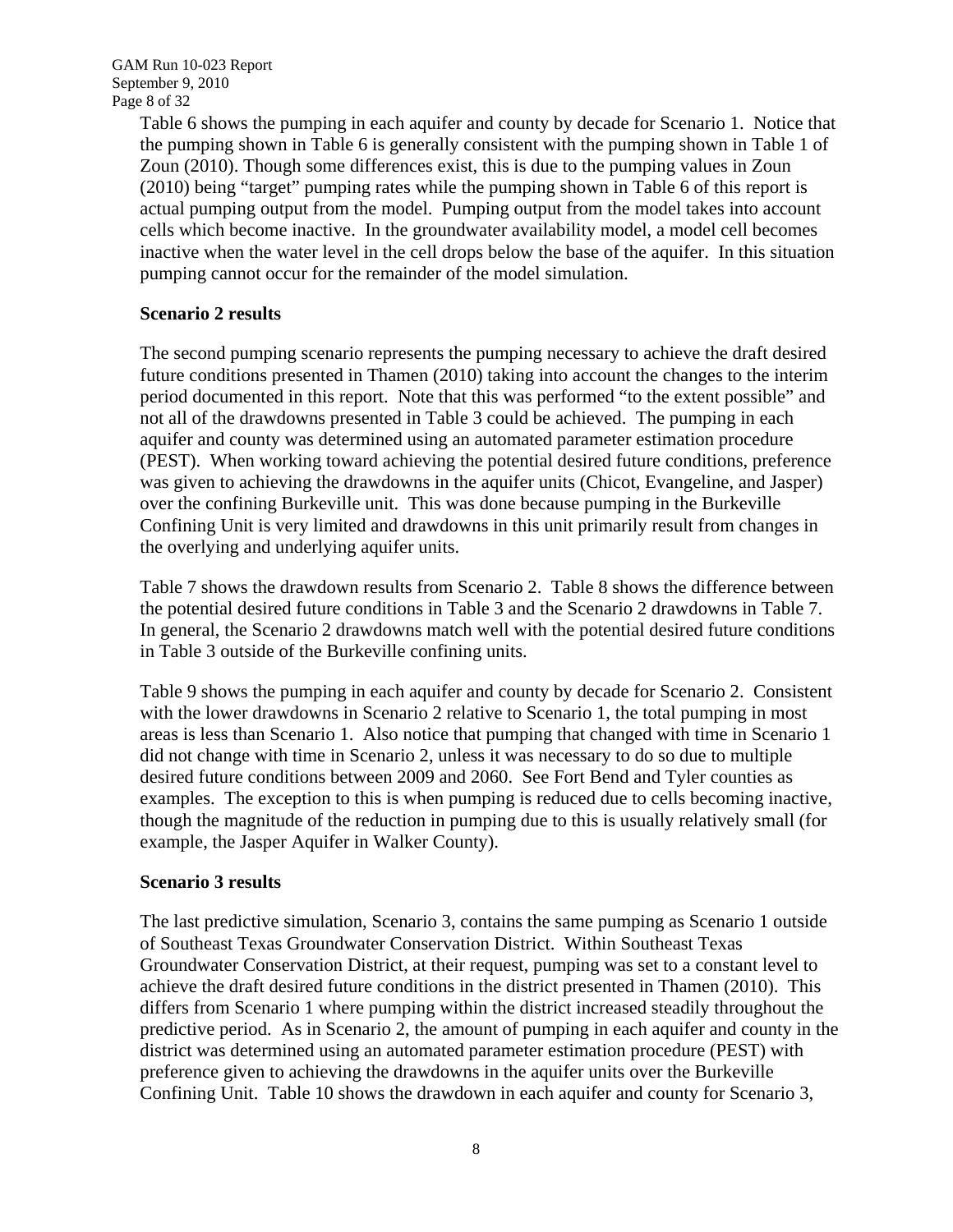the results of which are very similar to Scenario 1 outside of Southeast Texas Groundwater Conservation District (Hardin, Jasper, Newton, and Tyler counties).

Table 11 shows the pumping in each aquifer and county by decade for Scenario 3. As with the drawdowns above, pumping is very similar to Scenario 1 for all counties outside of Southeast Texas Groundwater Conservation District. Within Southeast Texas Groundwater Conservation District, pumping by decade is similar to that of Scenario 2. The largest difference is in the Evangeline Aquifer in Hardin County where the total pumping for Scenario 3 is approximately 6,500 acre-feet per year less than Scenario 2.

Table 12 shows the total pumping by decade and the overall average drawdown for the Gulf Coast Aquifer in Groundwater Management Area 14 for each of the scenarios described above. In 2010, pumping for each of the scenarios is over 900,000 acre-feet per year and declines to between 770,000 (Scenario 2) and 880,000 (Scenario 1) by 2060. In general, pumping for Scenario 2 is less than scenarios 1 and 3. The overall average drawdown in the Gulf Coast Aquifer in Groundwater Management Area 14 reflects a similar trend. The average drawdown for scenarios 1 and 3 is 24 feet, which is higher than the average drawdown in Scenario 2 of 16 feet due to the higher levels of pumping.

#### **REFERENCES:**

- Environmental Simulations, Inc., 2007, Guide to Using Groundwater Vistas Version 5, 381 p.
- Hassan, M., and Wade, S., 2010, GAM Task 10-002: Review of model simulation by AECOM for Groundwater Management Area 14: Texas Water Development Board GAM Task 10-002, 49 p.
- Kasmarek, M.C., and Robinson, J.L., 2004, Hydrogeology and simulation of groundwater flow and land-surface subsidence in the northern part of the Gulf Coast aquifer system, Texas: U.S. Geological Survey Scientific Investigations Report 2004-5102, 111 p.
- Kasmarek, M.C., Reece, B.D., and Houston, N.A., 2005, Evaluation of groundwater flow and land-surface subsidence caused by hypothetical withdrawals in the northern part of the northern part of the Gulf Coast aquifer system, Texas: U.S. Geological Survey Scientific Investigations Report 2005-5024, 70 p.
- Oliver, W., 2009, GAM Run 08-80 Revised: Texas Water Development Board, GAM Run 08-80 Revised Report, 27 p.
- Thamen, Bill, 2010, Draft desired future conditions of northern Gulf Coast Aquifer [Memorandum], AECOM, 11 p.
- Zoun, R., 2010, Northern Gulf Coast GAM Run for GMA 14 [Memorandum], AECOM, 7 p.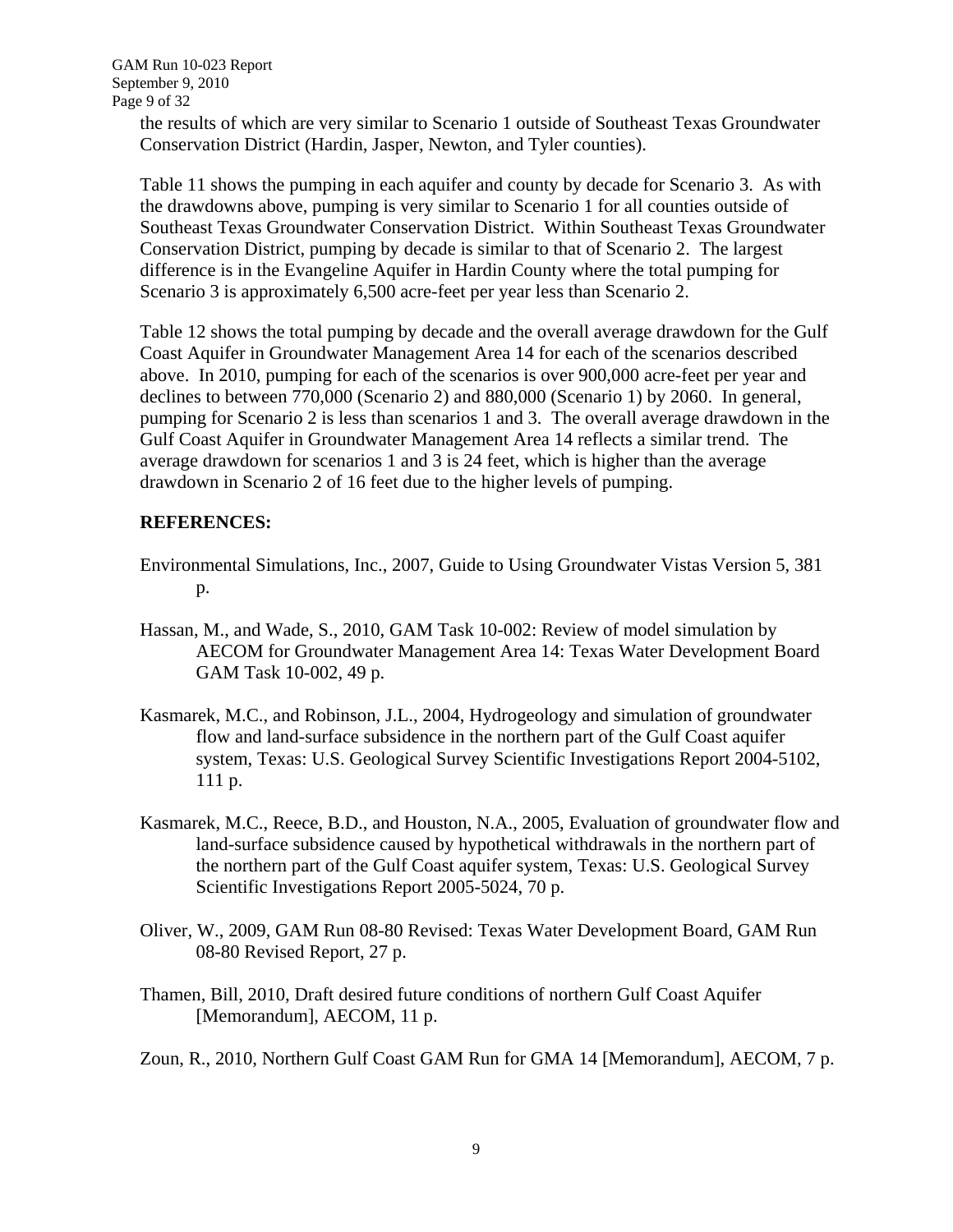

Figure 1. Location map showing the areas of the northern portion of the Gulf Coast Aquifer from which results were extracted within Groundwater Management Area 14.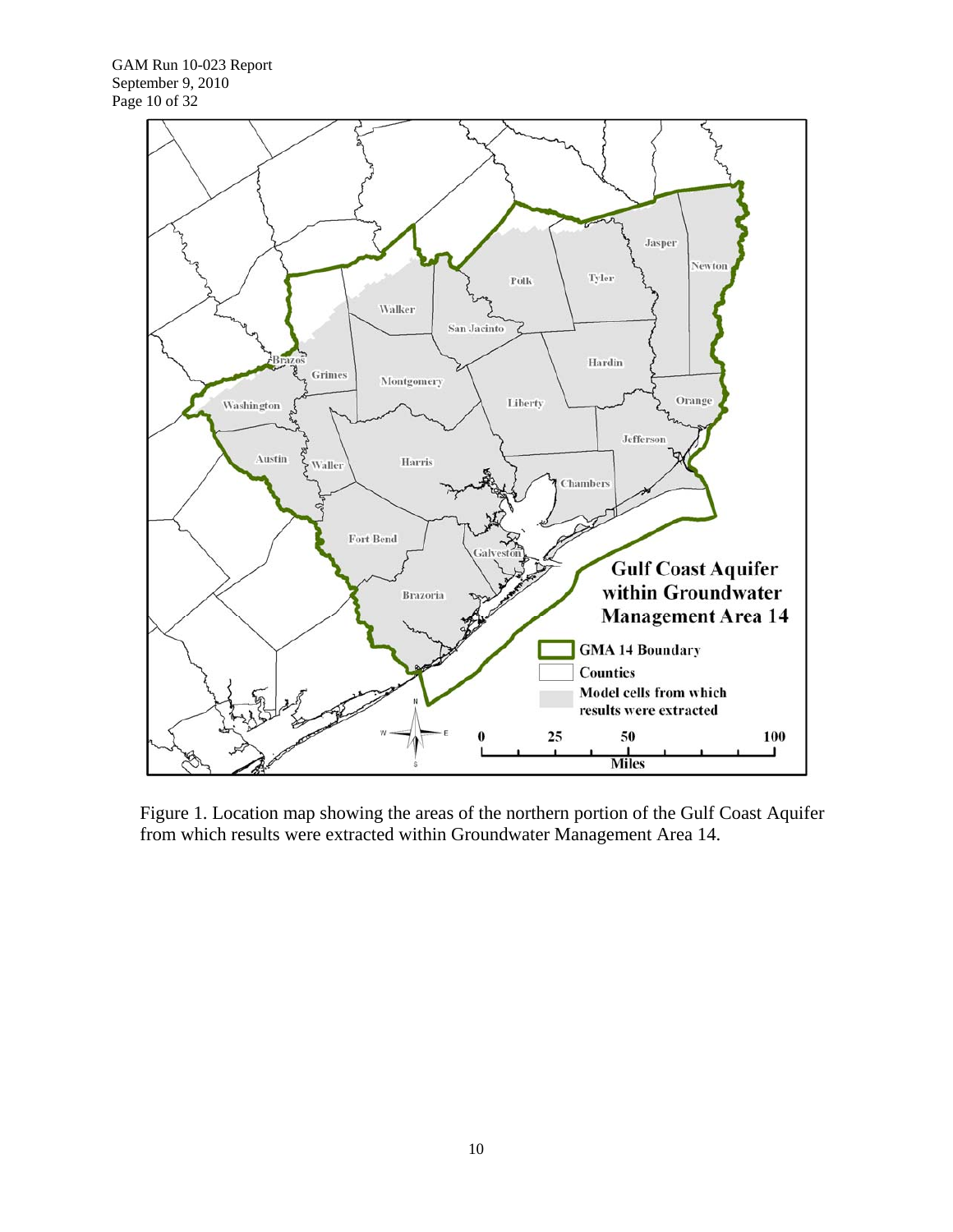

**Interim period original versus updated pumping in counties within GMA 14 with adjusted pumping**

Figure 2. Comparison of original and updated interim period pumping for the counties within Groundwater Management Area 14 where pumping adjustments were made.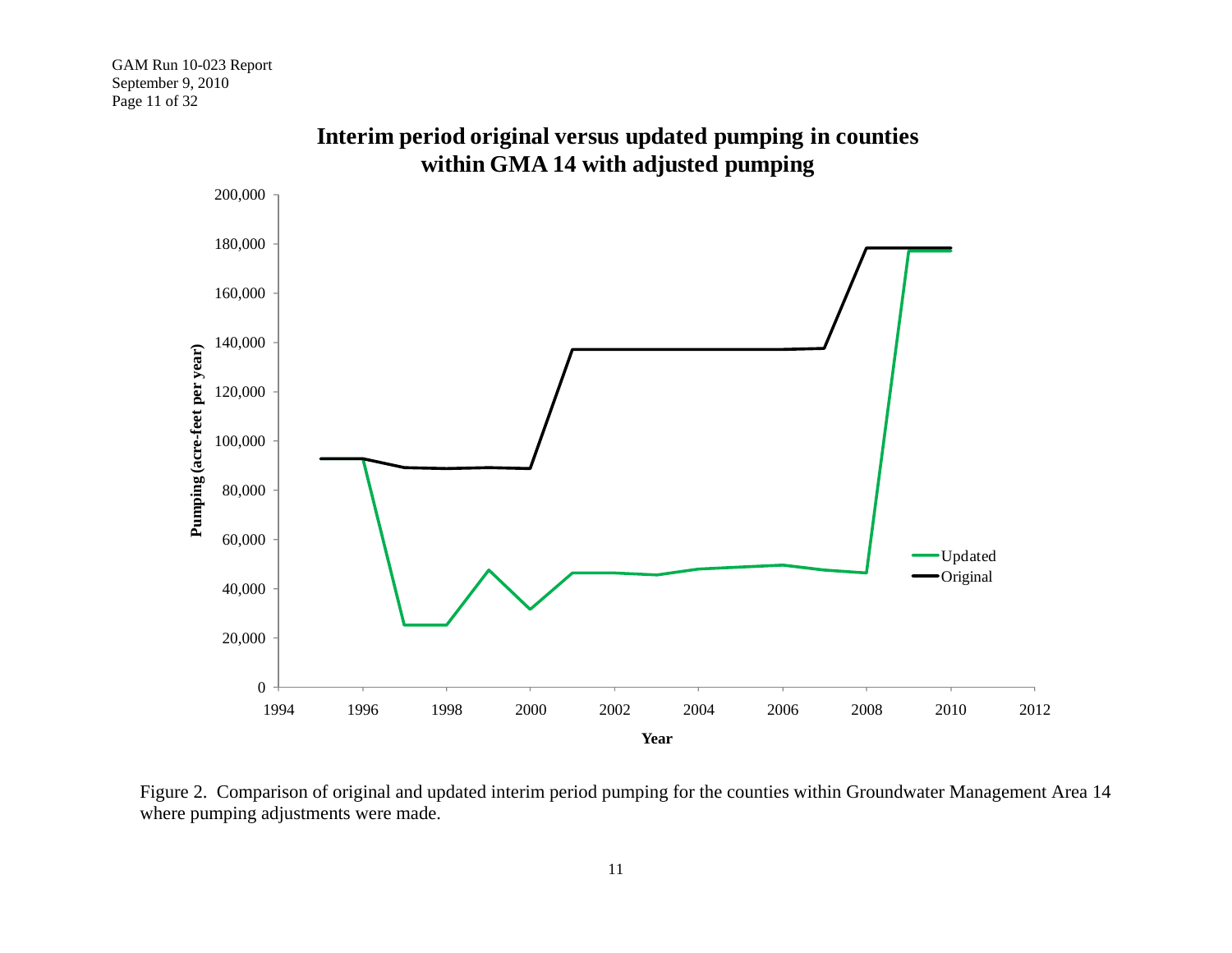#### GAM Run 10-023 Report September 9, 2010 Page 12 of 32

Table 1. Pumping supplied by districts compared to the original pumping simulated in the groundwater availability model.

|      |       | Recorded use from districts       |       |                            | Recorded use from districts |               |                            | <b>Original simulated pumping</b> |                      |                            | <b>Percent difference</b> |                  |
|------|-------|-----------------------------------|-------|----------------------------|-----------------------------|---------------|----------------------------|-----------------------------------|----------------------|----------------------------|---------------------------|------------------|
| Year |       | (million gallons per day)         |       |                            | (acre-feet per year)        |               |                            | (acre-feet per year)              |                      |                            |                           |                  |
|      |       | <b>Fort Bend Galveston Harris</b> |       | <b>Fort Bend Galveston</b> |                             | <b>Harris</b> | <b>Fort Bend Galveston</b> |                                   | Harris               | <b>Fort Bend Galveston</b> |                           | <b>Harris</b>    |
| 1976 |       | 27.4                              | 428.9 |                            | 30,746                      | 480,805       | 17,506                     | 30,901                            | 479,201              |                            |                           | $\theta$         |
| 1977 |       | 22.5                              | 400.7 |                            | 25,200                      | 449,219       | 19,253                     | 25,168                            | 447,605              |                            | $\Omega$                  | $\theta$         |
| 1978 |       | 19.6                              | 403.6 |                            | 21,972                      | 452,465       | 22,893                     | 23,461                            | 450,532              |                            | 7                         | $\theta$         |
| 1979 |       | 18.3                              | 374.0 |                            | 20,472                      | 419,269       | 22,653                     | 20,100                            | 423,985              |                            | $-2$                      | 1                |
| 1980 |       | 18.7                              | 412.0 |                            | 20,961                      | 461,823       | 26,554                     | 20,105                            | 458,212              |                            | $-4$                      | $-1$             |
| 1981 |       | 11.7                              | 392.3 |                            | 13,141                      | 439,808       | 27,195                     | 13,306                            | 441,247              |                            | 1                         | $\boldsymbol{0}$ |
| 1982 |       | 10.8                              | 416.4 |                            | 12,092                      | 466,827       | 29,993                     | 11,892                            | 463,700              |                            | $-2$                      | $-1$             |
| 1983 |       | 8.3                               | 346.0 |                            | 9,335                       | 387,910       | 25,660                     | 9,406                             | 388,633              |                            | $\mathbf{1}$              | $\theta$         |
| 1984 |       | 7.9                               | 374.4 |                            | 8,864                       | 419,742       | 27,986                     | 8,726                             | 417,536              |                            | $-2$                      | $-1$             |
| 1985 |       | 6.8                               | 375.1 |                            | 7,632                       | 420,455       | 29,454                     | 7,290                             | 419,755              |                            | $-4$                      | $\theta$         |
| 1986 |       | 5.0                               | 357.9 |                            | 5,645                       | 401,172       | 29,934                     | 5,315                             | 401,115              |                            | $-6$                      | $\theta$         |
| 1987 |       | 4.4                               | 348.4 |                            | 4,940                       | 390,583       | 31,699                     | 4,561                             | 393,459              |                            | $\mbox{-}8$               |                  |
| 1988 |       | 4.1                               | 373.4 |                            | 4,592                       | 418,626       | 32,773                     | 4,143                             | 417,308              |                            | $-10$                     | $\overline{0}$   |
| 1989 |       | 4.6                               | 358.9 |                            | 5,117                       | 402,383       | 32,711                     | 4,419                             | 403,819              |                            | $-14$                     | $\boldsymbol{0}$ |
| 1990 | 62.6  | 4.6                               | 363.4 | 70,138                     | 5,110                       | 407,401       | 102,761                    | 3,974                             | $\overline{408,}753$ | 47                         | $-22$                     | $\overline{0}$   |
| 1991 | 56.4  | 1.8                               | 320.3 | 63,197                     | 1,996                       | 359,082       | 93,819                     | 1,973                             | 359,812              | 48                         | $-1$                      | $\boldsymbol{0}$ |
| 1992 | 56.1  | 2.3                               | 304.1 | 62,861                     | 2,568                       | 340,943       | 95,243                     | 2,516                             | 345,619              | 52                         | $-2$                      | 1                |
| 1993 | 55.2  | 2.6                               | 319.0 | 61,905                     | 2,881                       | 357,609       | 96,486                     | 2,678                             | 359,812              | 56                         | $-7$                      | 1                |
| 1994 | 60.0  | 2.6                               | 314.1 | 67,288                     | 2,893                       | 352,139       | 104,668                    | 2,963                             | 355,086              | 56                         | $\overline{2}$            |                  |
| 1995 | 62.8  | 3.0                               | 315.6 | 70,371                     | 3,341                       | 353,818       | 110,904                    | 3,152                             | 357,046              | 58                         | $-6$                      |                  |
| 1996 | 67.5  | 2.8                               | 325.9 | 75,652                     | 3,095                       | 365,368       | 118,955                    | 2,852                             | 367,447              | 57                         | $-8$                      |                  |
| 1997 | 61.3  | 3.0                               | 286.1 | 68,733                     | 3,336                       | 320,739       | 66,306                     | 2,723                             | 306,362              | $-4$                       | $-18$                     | $-4$             |
| 1998 | 77.6  | 4.0                               | 319.0 | 86,967                     | 4,498                       | 357,585       | 83,878                     | 3,078                             | 346,354              | $-4$                       | $-32$                     | $-3$             |
| 1999 | 78.3  | 4.5                               | 326.1 | 87,735                     | 4,991                       | 365,556       | 82,684                     | 3,040                             | 342,054              | -6                         | $-39$                     | -6               |
| 2000 | 86.5  | 4.1                               | 337.8 | 97,011                     | 4,620                       | 378,647       | 93,625                     | 3,138                             | 353,201              | $-3$                       | $-32$                     | $-7$             |
| 2001 | 74.6  | 1.6                               | 289.6 | 83,595                     | 1,831                       | 324,606       | 83,083                     | 4,869                             | 354,357              | $-1$                       | 166                       | 9                |
| 2002 | 78.7  | 1.0                               | 276.9 | 88,215                     | 1,159                       | 310,392       | 83,632                     | 4,780                             | 349,879              | $-5$                       | 313                       | 13               |
| 2003 | 80.5  | 1.0                               | 276.5 | 90,221                     | 1,129                       | 309,996       | 84,180                     | 4,691                             | 345,401              | $-7$                       | 316                       | 11               |
| 2004 | 82.0  | 0.7                               | 233.6 | 91,941                     | 775                         | 261,891       | 84,727                     | 4,603                             | 340,925              | $-8$                       | 494                       | 30               |
| 2005 | 100.5 | 0.8                               | 295.8 | 112,715                    | 919                         | 331,559       | 85,274                     | 4,513                             | 336,447              | $-24$                      | 391                       | 1                |
| 2006 | 94.2  | 0.8                               | 246.6 | 105,571                    | 842                         | 276,458       | 85,822                     | 4,424                             | 331,969              | $-19$                      | 425                       | 20               |
| 2007 | 79.1  | 0.6                               | 213.8 | 88,666                     | 707                         | 239,667       | 86,371                     | 4,335                             | 327,492              | $-3$                       | 514                       | 37               |
| 2008 | 101.2 | 0.8                               | 256.4 | 113,390                    | 878                         | 287,448       | 113,932                    | 4,817                             | 305,555              | $\boldsymbol{0}$           | 449                       | 6                |
| 2009 | 111.0 | 1.1                               | 255.2 | 124,462                    | 1,206                       | 286,124       | 113,932                    | 4,816                             | 305,556              | $-8$                       | 299                       | 7                |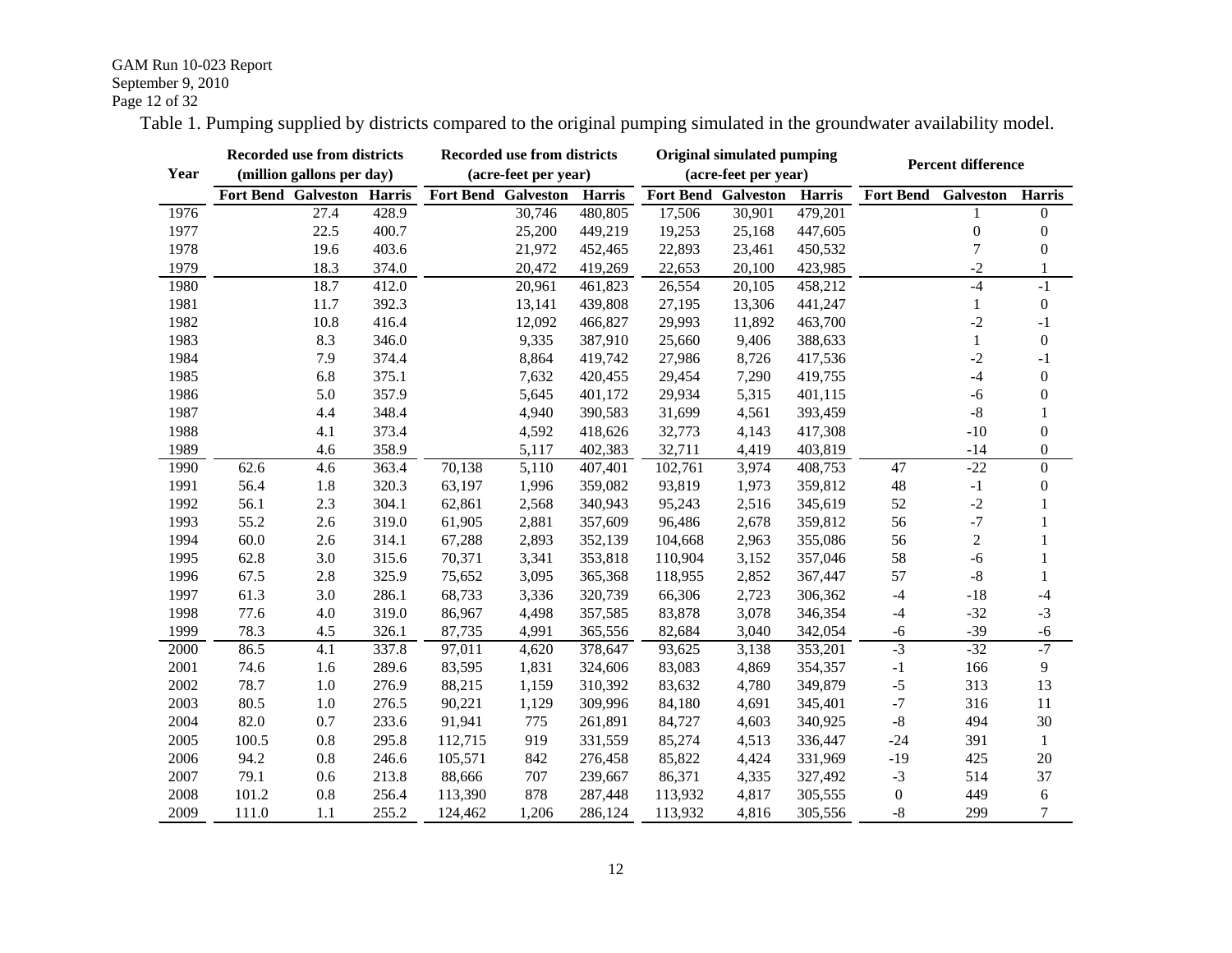GAM Run 10-023 Report September 9, 2010 Page 13 of 32

Table 2. Calibration statistics for the interim period using the original and updated pumping. All values are in feet.

|                           | 1997 |      |      | 1998 1999 2000 |      | 2001 2002 2003 2004 2005 2006 2007 2008 |      |      |      |      |      |      | Overall |
|---------------------------|------|------|------|----------------|------|-----------------------------------------|------|------|------|------|------|------|---------|
| <b>Mean Error</b>         |      |      |      |                |      |                                         |      |      |      |      |      |      |         |
| Original                  | 9.6  | 20.1 | 19.7 | 13.9           | 6.6  | 8.1                                     | 19.6 | 18.6 | 32.2 | 22.3 | 24.0 | 27.7 | 18.8    |
| Updated                   | 8.2  | 17.6 | 18.3 | 12.8           | 2.0  | 1.0                                     | 12.0 | 4.6  | 23.2 | 9.9  | 5.5  | 8.1  | 10.2    |
| Mean Absolute Error       |      |      |      |                |      |                                         |      |      |      |      |      |      |         |
| Original                  | 36.4 | 40.3 | 41.3 | 41.6           | 51.4 | 53.4                                    | 59.1 | 57.1 | 61.4 | 63.6 | 58.3 | 57.0 | 52.5    |
| Updated                   | 35.9 | 39.2 | 41.3 | 41.2           | 50.6 | 53.0                                    | 57.5 | 56.1 | 56.5 | 59.6 | 54.1 | 50.4 | 50.3    |
| <b>Standard Deviation</b> |      |      |      |                |      |                                         |      |      |      |      |      |      |         |
| Original                  | 49.7 | 52.6 | 54.6 | 55.7           | 67.9 | 70.3                                    | 79.0 | 75.2 | 79.4 | 83.2 | 76.3 | 74.9 | 70.5    |
| Updated                   | 49.5 | 52.5 | 54.9 | 55.7           | 68.3 | 71.5                                    | 79.7 | 78.0 | 78.5 | 82.8 | 76.8 | 74.3 | 70.7    |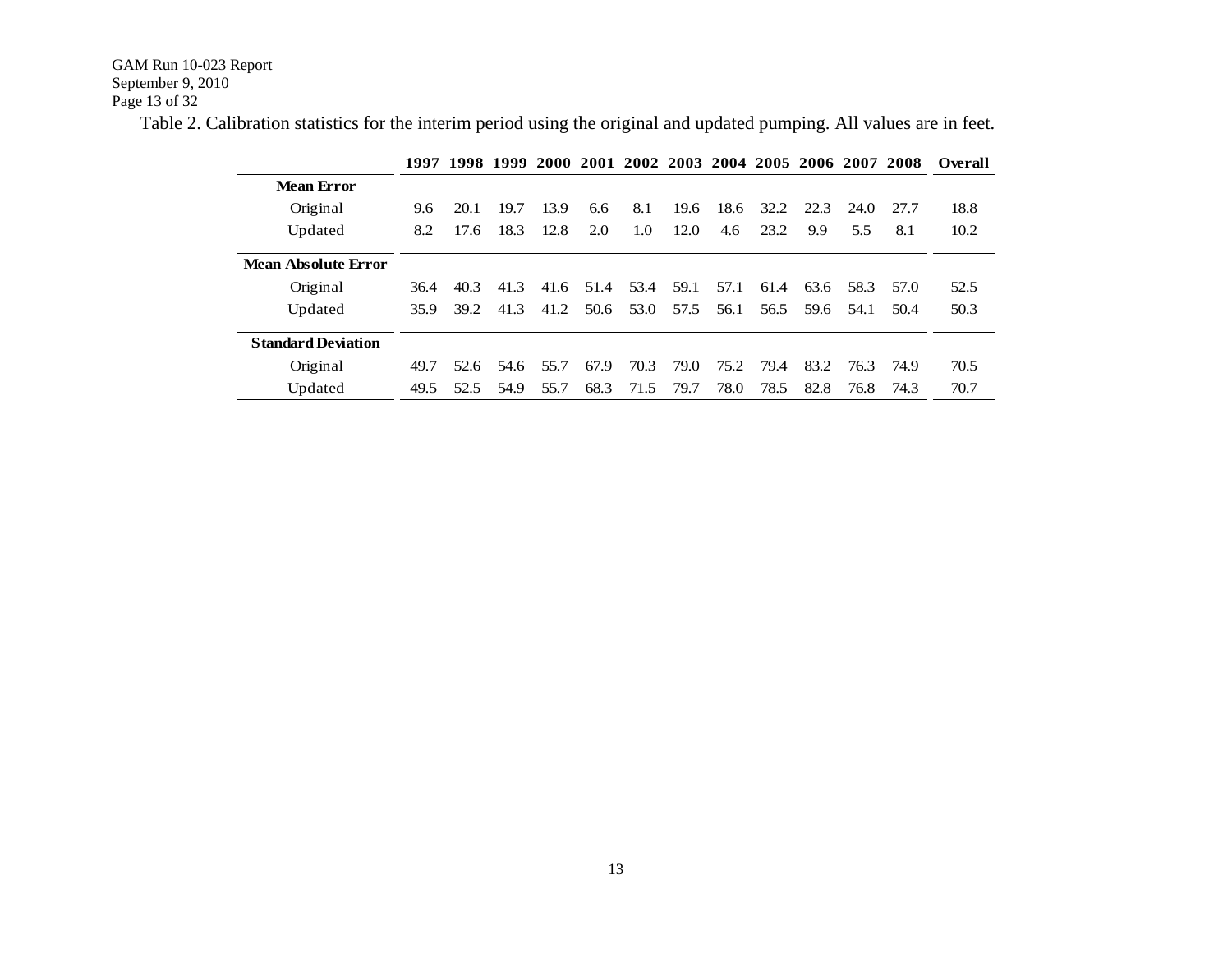Table 3. Average drawdown in feet by county, time-period, and aquifer or confining unit presented as draft desired future conditions for the counties within Groundwater Management Area 14 in Thamen (2010).

| <b>County</b> | Range     | <b>Chicot</b>  | Evangeline               | <b>Burkeville</b> | Jasper         |
|---------------|-----------|----------------|--------------------------|-------------------|----------------|
| Austin        | 2009-2060 | 17             | 8                        | 8                 | 14             |
| Brazoria      | 2009-2060 | 17             | 18                       |                   |                |
| <b>Brazos</b> | 2009-2060 |                |                          |                   | 3              |
| Chambers      | 2009-2060 | 23             | 20                       |                   |                |
| Fort Bend     | 2009-2020 | 11             | 10                       |                   |                |
|               | 2009-2060 |                |                          | 10                | 37             |
|               | 2021-2030 | $\mathbf{1}$   | $\mathbf{1}$             |                   |                |
|               | 2031-2060 | 3              | $\overline{\mathcal{L}}$ |                   |                |
| Galveston     | 2009-2030 | $\overline{7}$ | 6                        |                   |                |
|               | 2031-2060 | 5              | 7                        |                   |                |
| Grimes        | 2009-2060 | $\overline{0}$ | $\overline{4}$           | 10                | 24             |
| Hardin        | 2009-2060 | 17             | 27                       | 26                | 36             |
| Harris        | 2009-2020 | $\overline{2}$ |                          | $-8$              | 57             |
|               | 2009-2030 |                | $-20$                    |                   |                |
|               | 2021-2030 | $-6$           |                          | $-17$             | $-21$          |
|               | 2031-2040 | $-5$           |                          |                   |                |
|               | 2031-2050 |                |                          |                   | -6             |
|               | 2031-2060 |                | $-3$                     | $-4$              |                |
|               | 2041-2050 | $\mathbf{1}$   |                          |                   |                |
|               | 2051-2060 | $\mathbf{1}$   |                          |                   | $\overline{c}$ |
| Jasper        | 2009-2060 | 10             | 23                       | 24                | 21             |
| Jefferson     | 2009-2060 | 14             | 17                       |                   |                |
| Liberty       | 2009-2060 | 19             | 20                       | 15                | 53             |
| Montgomery    | 2009-2016 | $\overline{4}$ | 12                       | 10                | 56             |
|               | 2017-2060 | 5              | 25                       | 22                | $-42$          |
| Newton        | 2009-2060 | 9              | 20                       | 22                | 18             |
| Orange        | 2009-2060 | 11             | 16                       |                   |                |
| Polk          | 2009-2060 | $\overline{4}$ | $\overline{2}$           | 19                | 31             |
| San Jacinto   | 2009-2060 | $\overline{4}$ | 5                        | 15                | 49             |
| Tyler         | 2009-2060 | 3              | 16                       | 19                | 33             |
| Walker        | 2009-2060 |                | $8\,$                    | $\mathfrak s$     | 30             |
| Waller        | 2009-2060 | $\overline{7}$ | $\overline{4}$           | 5                 | 23             |
| Washington    | 2009-2060 |                | $\mathbf{1}$             | 17                | 14             |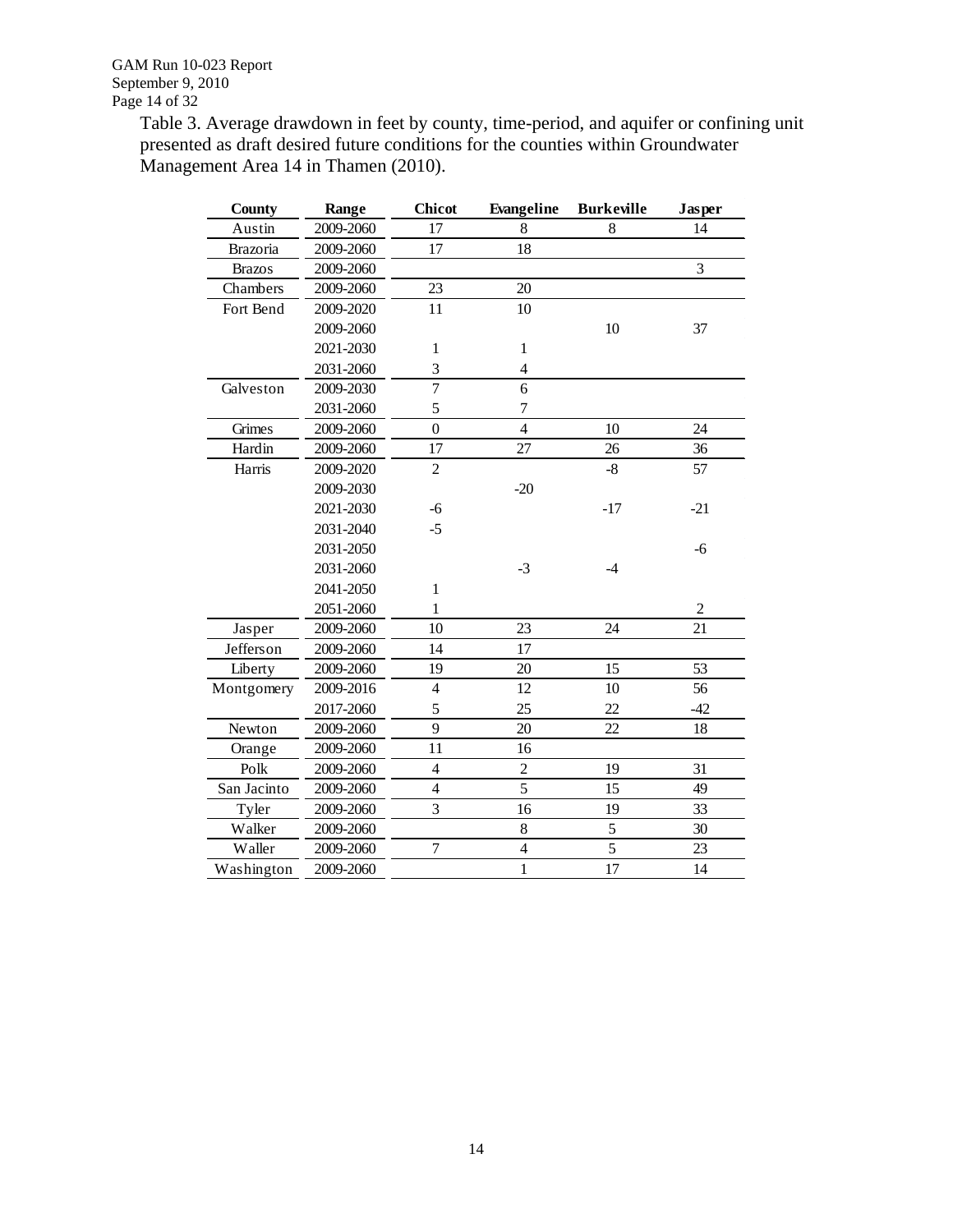Table 4. Average drawdown in feet by county, time-period, and aquifer or confining unit for Scenario 1.

| <b>County</b> | Range     | <b>Chicot</b>           | Evangeline     | <b>Burkeville</b> | <b>Jasper</b>  |
|---------------|-----------|-------------------------|----------------|-------------------|----------------|
| Austin        | 2009-2060 | 17                      | 10             | 11                | 20             |
| Brazoria      | 2009-2060 | 45                      | 40             |                   |                |
| <b>Brazos</b> | 2009-2060 |                         |                |                   | $\overline{7}$ |
| Chambers      | 2009-2060 | 42                      | 36             |                   |                |
| Fort Bend     | 2009-2020 | 14                      | 17             |                   |                |
|               | 2009-2060 |                         |                | 20                | 40             |
|               | 2021-2030 | $\mathbf{1}$            | $\mathbf{1}$   |                   |                |
|               | 2031-2060 | $\overline{4}$          | 6              |                   |                |
| Galveston     | 2009-2030 | 26                      | 21             |                   |                |
|               | 2031-2060 | $\tau$                  | $\tau$         |                   |                |
| Grimes        | 2009-2060 | $\overline{0}$          | 5              | 10                | 28             |
| Hardin        | 2009-2060 | 20                      | 31             | 27                | 38             |
| Harris        | 2009-2020 | 14                      |                | 13                | 58             |
|               | 2009-2030 |                         | $\overline{c}$ |                   |                |
|               | 2021-2030 | -6                      |                | $-15$             | $-19$          |
|               | 2031-2040 | $-3$                    |                |                   |                |
|               | 2031-2050 |                         |                |                   | $-5$           |
|               | 2031-2060 |                         | $-2$           | $-4$              |                |
|               | 2041-2050 | $\mathbf{1}$            |                |                   |                |
|               | 2051-2060 | 1                       |                |                   | $\overline{c}$ |
| Jasper        | 2009-2060 | 10                      | 25             | 26                | 22             |
| Jefferson     | 2009-2060 | 25                      | 27             |                   |                |
| Liberty       | 2009-2060 | 32                      | 37             | 28                | 65             |
| Montgomery    | 2009-2016 | $\overline{3}$          | 13             | 10                | 61             |
|               | 2017-2060 | 6                       | 25             | 23                | $-38$          |
| Newton        | 2009-2060 | 9                       | 21             | 23                | 19             |
| Orange        | 2009-2060 | 15                      | 20             |                   |                |
| Polk          | 2009-2060 | $\overline{\mathbf{4}}$ | $\overline{4}$ | 20                | 41             |
| San Jacinto   | 2009-2060 | 5                       | $\tau$         | 18                | 72             |
| Tyler         | 2009-2060 | 3                       | 16             | 19                | 34             |
| Walker        | 2009-2060 |                         | 10             | 5                 | 33             |
| Waller        | 2009-2060 | $\overline{7}$          | 8              | 9                 | 25             |
| Washington    | 2009-2060 |                         | $\mathbf{1}$   | 17                | 20             |
| <b>GMA 14</b> | 2009-2060 | 21                      | 23             | 17                | 34             |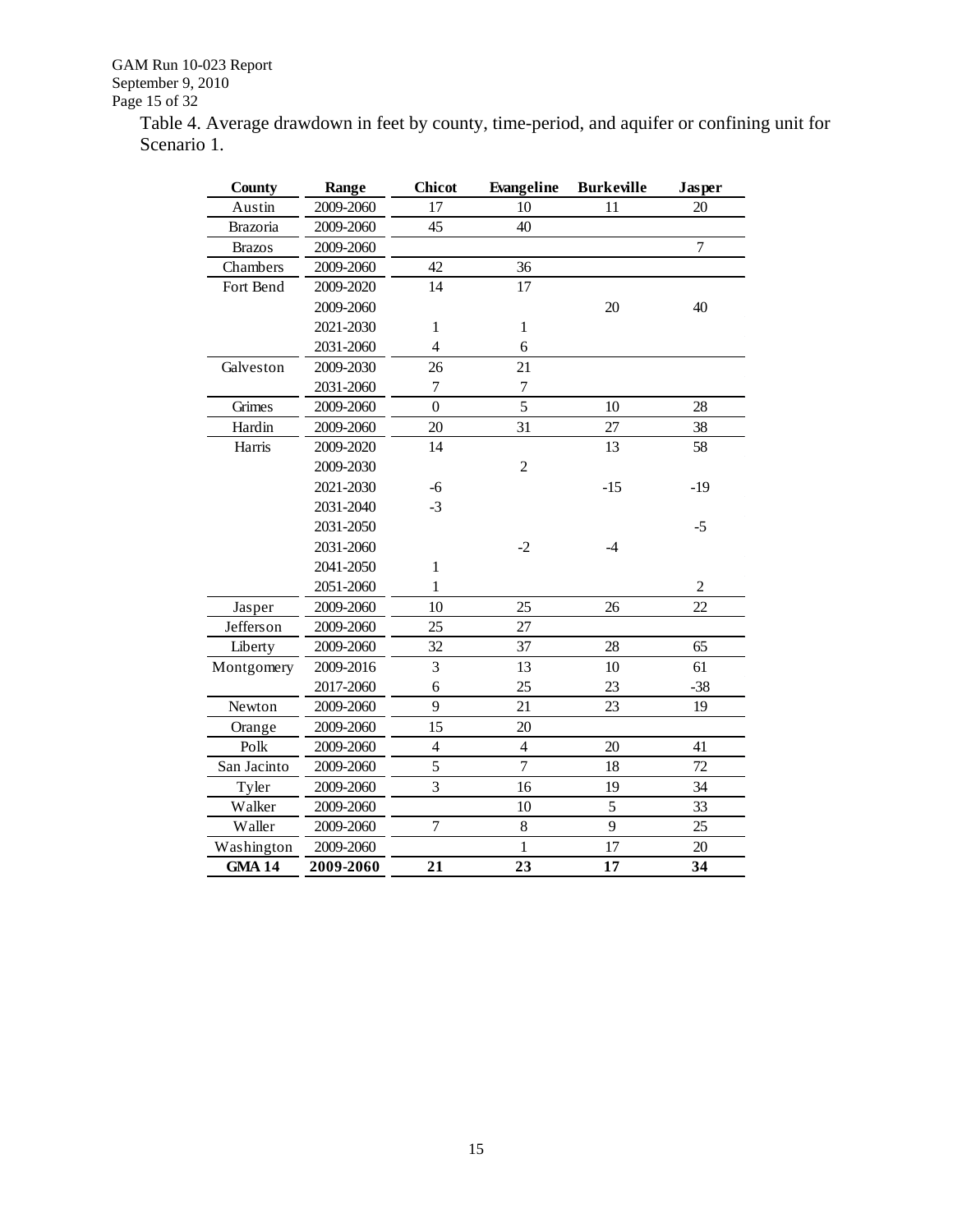Table 5. Difference in average drawdown between Thamen (2010) and Scenario 1. Results are shown in feet by county, time-period, and aquifer or confining unit.

| County        | Range     | <b>Chicot</b>    | Evangeline       | <b>Burkeville</b> | <b>Jasper</b>            |
|---------------|-----------|------------------|------------------|-------------------|--------------------------|
| Austin        | 2009-2060 | $\boldsymbol{0}$ | $\overline{c}$   | 3                 | 6                        |
| Brazoria      | 2009-2060 | 28               | 22               |                   |                          |
| <b>Brazos</b> | 2009-2060 |                  |                  |                   | $\overline{4}$           |
| Chambers      | 2009-2060 | 19               | 16               |                   |                          |
| Fort Bend     | 2009-2020 | 3                | 7                |                   |                          |
|               | 2009-2060 |                  |                  | 10                | 3                        |
|               | 2021-2030 | $\boldsymbol{0}$ | $\boldsymbol{0}$ |                   |                          |
|               | 2031-2060 | $\mathbf{1}$     | $\overline{2}$   |                   |                          |
| Galveston     | 2009-2030 | 19               | 15               |                   |                          |
|               | 2031-2060 | $\overline{2}$   | $\boldsymbol{0}$ |                   |                          |
| Grimes        | 2009-2060 | $\overline{0}$   | $\mathbf{1}$     | $\boldsymbol{0}$  | $\overline{4}$           |
| Hardin        | 2009-2060 | 3                | $\overline{4}$   | 1                 | $\overline{c}$           |
| Harris        | 2009-2020 | 12               |                  | 21                | $\mathbf{1}$             |
|               | 2009-2030 |                  | 22               |                   |                          |
|               | 2021-2030 | $\boldsymbol{0}$ |                  | $\overline{c}$    | $\overline{c}$           |
|               | 2031-2040 | $\overline{c}$   |                  |                   |                          |
|               | 2031-2050 |                  |                  |                   | $\mathbf{1}$             |
|               | 2031-2060 |                  | $\,1$            | $\boldsymbol{0}$  |                          |
|               | 2041-2050 | $\boldsymbol{0}$ |                  |                   |                          |
|               | 2051-2060 | $\overline{0}$   |                  |                   | $\boldsymbol{0}$         |
| Jasper        | 2009-2060 | $\overline{0}$   | $\overline{2}$   | $\overline{c}$    | 1                        |
| Jefferson     | 2009-2060 | 11               | 10               |                   |                          |
| Liberty       | 2009-2060 | 13               | 17               | 13                | 12                       |
| Montgomery    | 2009-2016 | $-1$             | $\mathbf{1}$     | $\overline{0}$    | 5                        |
|               | 2017-2060 | 1                | $\boldsymbol{0}$ | 1                 | $\overline{\mathcal{L}}$ |
| Newton        | 2009-2060 | $\overline{0}$   | $\mathbf 1$      | $\mathbf{1}$      | 1                        |
| Orange        | 2009-2060 | $\overline{4}$   | $\overline{4}$   |                   |                          |
| Polk          | 2009-2060 | $\overline{0}$   | $\overline{2}$   | $\mathbf{1}$      | 10                       |
| San Jacinto   | 2009-2060 | $\mathbf{1}$     | $\overline{2}$   | 3                 | 23                       |
| Tyler         | 2009-2060 | $\boldsymbol{0}$ | $\boldsymbol{0}$ | $\boldsymbol{0}$  | $\mathbf{1}$             |
| Walker        | 2009-2060 |                  | $\overline{c}$   | $\boldsymbol{0}$  | 3                        |
| Waller        | 2009-2060 | $\boldsymbol{0}$ | $\overline{4}$   | $\overline{4}$    | $\overline{c}$           |
| Washington    | 2009-2060 |                  | $\overline{0}$   | $\overline{0}$    | 6                        |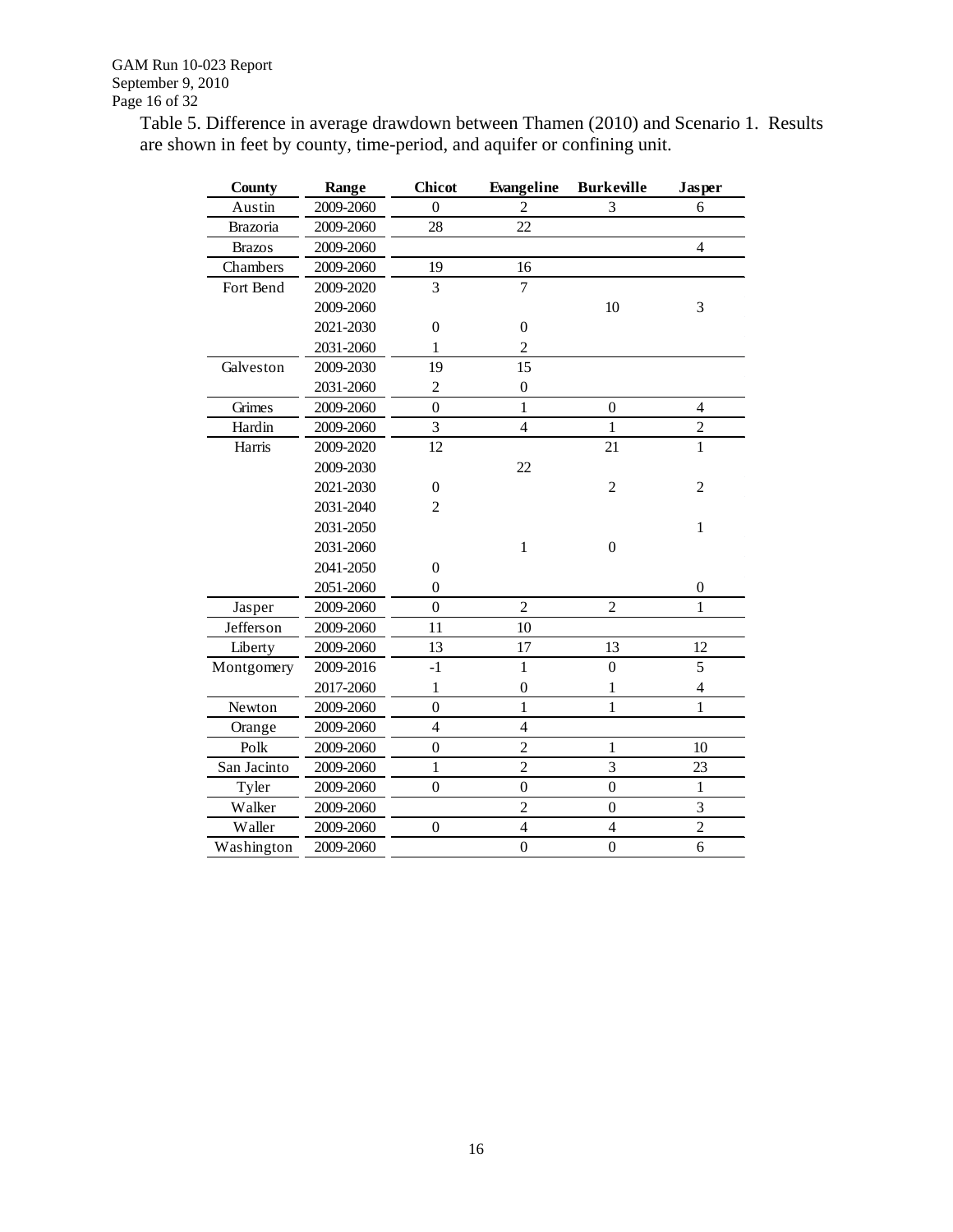Table 6. Pumping output from the groundwater availability model in acre-feet per year by county, decade, and aquifer or confining unit for Scenario 1.

|               | <b>Chicot</b>    |                  |                   |                  |                  |                  |                  | Evangeline       |                  |                  |                  |              |
|---------------|------------------|------------------|-------------------|------------------|------------------|------------------|------------------|------------------|------------------|------------------|------------------|--------------|
| <b>County</b> | 2010             | 2020             | 2030              | 2040             | 2050             | 2060             | 2010             | 2020             | 2030             | 2040             | 2050             | 2060         |
| Austin        | 1,301            | 1,301            | 1,301             | 1,301            | 1,301            | 1,301            | 20,013           | 20,013           | 20,013           | 20,013           | 20,013           | 20,013       |
| Brazoria      | 48,125           | 48,125           | 48,125            | 48,125           | 48,125           | 48,125           | 2,271            | 2,271            | 2,271            | 2,271            | 2,271            | 2,271        |
| <b>Brazos</b> |                  |                  |                   |                  |                  |                  |                  |                  |                  |                  |                  |              |
| Chambers      | 21,327           | 21,327           | 21,327            | 21,327           | 21,327           | 21,327           | 379              | 379              | 379              | 379              | 379              | 379          |
| Fort Bend     | 83,007           | 75,916           | 61,657            | 61,004           | 60,061           | 60,177           | 30,923           | 32,789           | 30,419           | 31,167           | 32,251           | 32,313       |
| Galveston     | 4,303            | 4,697            | 5,233             | 5,194            | 5,152            | 5,153            | 471              | 560              | 634              | 647              | 662              | 662          |
| Grimes        | $\boldsymbol{0}$ | $\boldsymbol{0}$ | $\boldsymbol{0}$  | $\boldsymbol{0}$ | $\boldsymbol{0}$ | $\boldsymbol{0}$ | 3,002            | 3,002            | 3,002            | 3,002            | 3,002            | 3,002        |
| Hardin        | 1,891            | 2,258            | 2,625             | 2,992            | 3,359            | 3,726            | 18,573           | 22,972           | 27,371           | 31,770           | 36,169           | 40,569       |
| Harris        | 70,219           | 68,839           | 56,851            | 58,641           | 61,185           | 61,272           | 234,977          | 193,760          |                  | 152,256 151,125  | 149,225          | 149,436      |
| Jasper        | 10,410           | 10,431           | 10,452            | 10,473           | 10,493           | 10,514           | 30,481           | 33,322           | 36,162           | 39,003           | 41,843           | 44,684       |
| Jefferson     | 2,345            | 2,345            | 2,345             | 2,345            | 2,345            | 2,345            | 100              | 100              | 100              | 100              | 100              | 100          |
| Liberty       | 14,577           | 14,577           | 14,577            | 14,577           | 14,577           | 14,577           | 27,670           | 27,670           | 27,670           | 27,670           | 27,670           | 27,670       |
| Montgomery    | 1,482            | 1,722            | 1,722             | 1,722            | 1,722            | 1,722            | 39,381           | 38,293           | 38,293           | 38,293           | 38,293           | 38,293       |
| Newton        | 201              | 270              | 340               | 409              | 478              | 548              | 9,679            | 12,524           | 15,369           | 18,214           | 21,059           | 23,904       |
| Orange        | 18,810           | 18,810           | 18,810            | 18,810           | 18,810           | 18,810           | 1,203            | 1,203            | 1,203            | 1,203            | 1,203            | 1,203        |
| Polk          | $\boldsymbol{0}$ | $\boldsymbol{0}$ | 0                 | $\boldsymbol{0}$ | $\boldsymbol{0}$ | 0                | 8,311            | 8,311            | 8,311            | 8,311            | 8,311            | 8,311        |
| San Jacinto   | $\mathbf{0}$     | $\boldsymbol{0}$ | 0                 | $\boldsymbol{0}$ | $\mathbf{0}$     | $\boldsymbol{0}$ | 8,178            | 8,178            | 8,178            | 8,178            | 8,178            | 8,178        |
| Tyler         | $\boldsymbol{0}$ | $\boldsymbol{0}$ | $\boldsymbol{0}$  | $\mathbf{0}$     | $\mathbf{0}$     | $\mathbf{0}$     | 8,579            | 11,518           | 14,457           | 17,397           | 20,336           | 23,275       |
| Walker        | $\mathbf{0}$     | $\mathbf{0}$     | $\boldsymbol{0}$  | $\boldsymbol{0}$ | $\mathbf{0}$     | $\boldsymbol{0}$ | 2,001            | 2,001            | 2,001            | 2,001            | 2,001            | 2,001        |
| Waller        | 300              | 300              | 300               | 300              | 300              | 300              | 41,027           | 41,027           | 41,027           | 41,027           | 41,027           | 41,027       |
| Washington    |                  |                  |                   |                  |                  |                  | 3,239            | 3,239            | 3,239            | 3,239            | 3,239            | 3,239        |
|               |                  |                  | <b>Burkeville</b> |                  |                  |                  |                  |                  | <b>Jasper</b>    |                  |                  |              |
| Austin        | $\boldsymbol{0}$ | $\boldsymbol{0}$ | $\boldsymbol{0}$  | $\boldsymbol{0}$ | $\mathbf{0}$     | $\boldsymbol{0}$ | 1,001            | 1,001            | 1,001            | 1,001            | 1,001            | 1,001        |
| Brazoria      |                  |                  |                   |                  |                  |                  |                  |                  |                  |                  |                  |              |
| <b>Brazos</b> |                  |                  |                   |                  |                  |                  | 1,189            | 1,189            | 1,189            | 1,189            | 1,189            | 1,189        |
| Chambers      |                  |                  |                   |                  |                  |                  |                  |                  |                  |                  |                  |              |
| Fort Bend     | $\boldsymbol{0}$ | $\mathbf{0}$     | $\boldsymbol{0}$  | $\boldsymbol{0}$ | $\mathbf{0}$     | $\boldsymbol{0}$ | $\boldsymbol{0}$ | $\mathbf{0}$     | $\boldsymbol{0}$ | $\boldsymbol{0}$ | 0                | $\mathbf{0}$ |
| Galveston     |                  |                  |                   |                  |                  |                  |                  |                  |                  |                  |                  |              |
| Grimes        | $\boldsymbol{0}$ | $\boldsymbol{0}$ | $\boldsymbol{0}$  | $\boldsymbol{0}$ | $\mathbf{0}$     | $\boldsymbol{0}$ | 10,848           | 10,848           | 10,307           | 10,084           | 10,084           | 10,084       |
| Hardin        | $\mathbf{0}$     | $\boldsymbol{0}$ | $\mathbf{0}$      | $\mathbf{0}$     | $\mathbf{0}$     | $\boldsymbol{0}$ | $\boldsymbol{0}$ | $\boldsymbol{0}$ | 0                | $\boldsymbol{0}$ | $\boldsymbol{0}$ | 0            |
| Harris        | 335              | 329              | 256               | 249              | 254              | 254              | 19               | 19               | 15               | 14               | 15               | 15           |
| Jasper        | 22               | 22               | 23                | 23               | 24               | 24               | 10,140           | 12,523           | 14,891           | 17,245           | 19,636           | 22,027       |
| Jefferson     |                  |                  |                   |                  |                  |                  |                  |                  |                  |                  |                  |              |
| Liberty       | $\boldsymbol{0}$ | $\boldsymbol{0}$ | $\boldsymbol{0}$  | $\boldsymbol{0}$ | $\boldsymbol{0}$ | $\boldsymbol{0}$ | 788              | 788              | 788              | 788              | 788              | 788          |
| Montgomery    | $\boldsymbol{0}$ | $\boldsymbol{0}$ | $\boldsymbol{0}$  | $\boldsymbol{0}$ | $\boldsymbol{0}$ | $\boldsymbol{0}$ | 32,401           | 21,614           | 21,614           | 21,614           | 21,614           | 21,614       |
| Newton        | $\boldsymbol{0}$ | $\boldsymbol{0}$ | $\boldsymbol{0}$  | $\boldsymbol{0}$ | $\boldsymbol{0}$ | $\boldsymbol{0}$ | 7,055            | 9,192            | 11,328           | 13,424           | 15,553           | 17,683       |
| Orange        |                  |                  |                   |                  |                  |                  |                  |                  |                  |                  |                  |              |
| Polk          | 744              | 744              | 744               | 744              | 744              | 744              | 27,686           | 24,661           | 24,661           | 24,614           | 24,004           | 23,952       |
| San Jacinto   | 2,699            | 899              | 899               | 899              | 899              | 899              | 10,102           | 10,102           | 10,102           | 10,102           | 10,102           | 10,102       |
| Tyler         | 102              | 137              | 172               | 207              | 241              | 276              | 8,681            | 11,334           | 13,988           | 16,600           | 19,247           | 21,894       |
| Walker        | $\boldsymbol{0}$ | $\boldsymbol{0}$ | $\boldsymbol{0}$  | $\boldsymbol{0}$ | $\boldsymbol{0}$ | $\boldsymbol{0}$ | 16,011           | 15,988           | 15,988           | 15,912           | 15,912           | 15,912       |
| Waller        | $\boldsymbol{0}$ | $\boldsymbol{0}$ | 0                 | $\boldsymbol{0}$ | $\boldsymbol{0}$ | $\boldsymbol{0}$ | 300              | 300              | 300              | 300              | 300              | 300          |
| Washington    | 368              | 368              | 368               | $\boldsymbol{0}$ | $\boldsymbol{0}$ | $\boldsymbol{0}$ | 9,437            | 9,437            | 9,437            | 9,437            | 9,437            | 9,437        |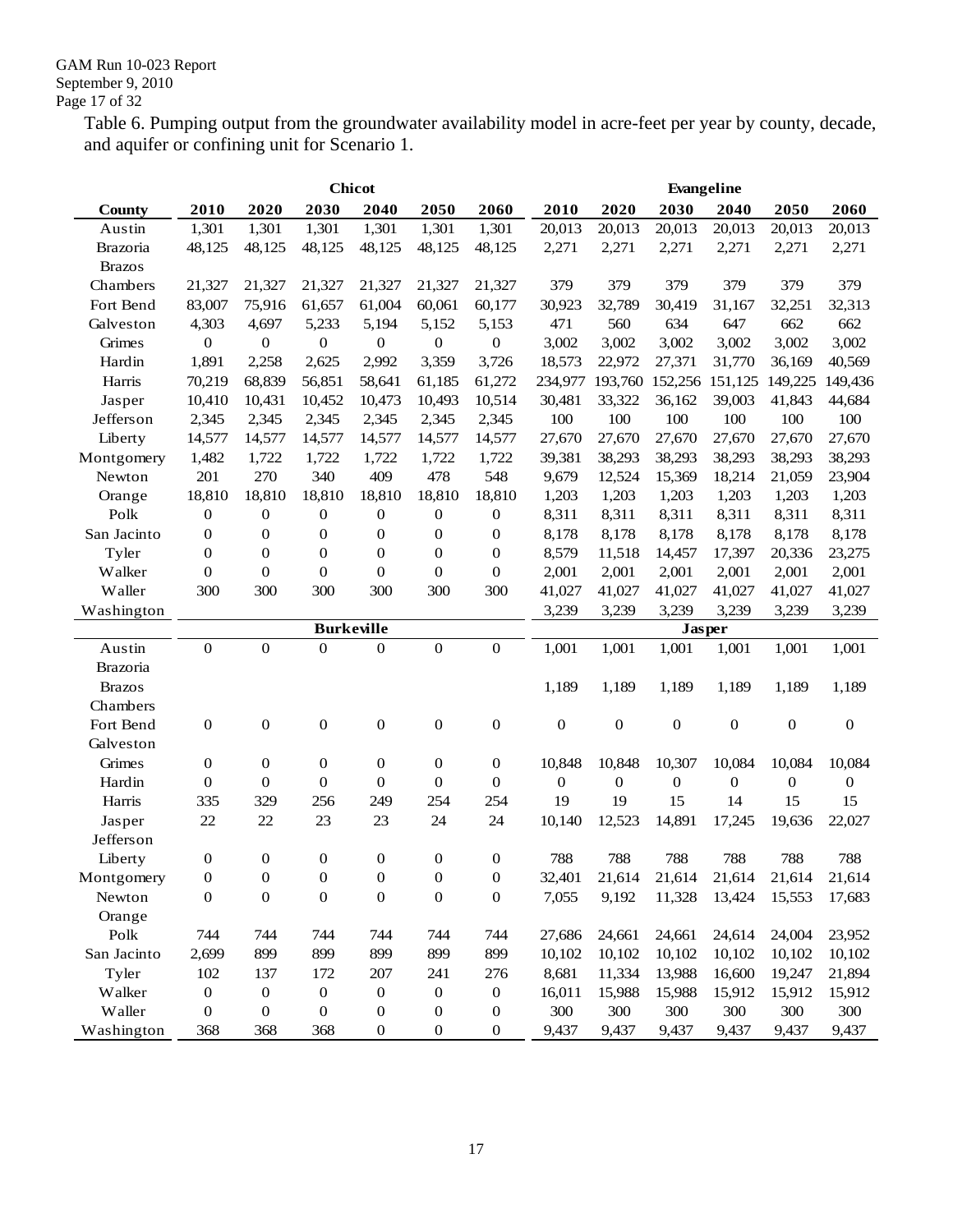GAM Run 10-023 Report September 9, 2010 Page 18 of 32

Table 7. Average drawdown in feet by county, time-period, and aquifer or confining unit for Scenario 2.

| <b>County</b> | Range     | <b>Chicot</b>  | Evangeline       | <b>Burkeville</b> | Jasper         |
|---------------|-----------|----------------|------------------|-------------------|----------------|
| Austin        | 2009-2060 | 17             | 8                | 8                 | 14             |
| Brazoria      | 2009-2060 | 18             | 17               |                   |                |
| <b>Brazos</b> | 2009-2060 |                |                  |                   | 3              |
| Chambers      | 2009-2060 | 25             | 23               |                   |                |
| Fort Bend     | 2009-2020 | 12             | 9                |                   |                |
|               | 2009-2060 |                |                  | 8                 | 39             |
|               | 2021-2030 | $\overline{c}$ | $\boldsymbol{0}$ |                   |                |
|               | 2031-2060 | $\overline{4}$ | 3                |                   |                |
| Galveston     | 2009-2030 | 6              | 6                |                   |                |
|               | 2031-2060 | 6              | 8                |                   |                |
| Grimes        | 2009-2060 | $\mathbf{1}$   | $\overline{4}$   | 9                 | 24             |
| Hardin        | 2009-2060 | 16             | 28               | 26                | 35             |
| Harris        | 2009-2020 | 3              |                  | $-21$             | 62             |
|               | 2009-2030 |                | $-22$            |                   |                |
|               | 2021-2030 | $-5$           |                  | $-4$              | $-15$          |
|               | 2031-2040 | $-5$           |                  |                   |                |
|               | 2031-2050 |                |                  |                   | $-4$           |
|               | 2031-2060 |                | -4               | $-4$              |                |
|               | 2041-2050 | $\mathbf{1}$   |                  |                   |                |
|               | 2051-2060 | $\overline{2}$ |                  |                   | $\overline{c}$ |
| Jasper        | 2009-2060 | 10             | 23               | 24                | 21             |
| Jefferson     | 2009-2060 | 15             | 17               |                   |                |
| Liberty       | 2009-2060 | 19             | 20               | 14                | 52             |
| Montgomery    | 2009-2016 | $\overline{4}$ | 12               | 9                 | 53             |
|               | 2017-2060 | 5              | 25               | 23                | $-45$          |
| Newton        | 2009-2060 | 9              | 20               | 22                | 18             |
| Orange        | 2009-2060 | 11             | 16               |                   |                |
| Polk          | 2009-2060 | 3              | 3                | 14                | 31             |
| San Jacinto   | 2009-2060 | $\overline{4}$ | 5                | 13                | 50             |
| Tyler         | 2009-2060 | 3              | 16               | 19                | 33             |
| Walker        | 2009-2060 |                | 8                | $\overline{4}$    | 31             |
| Waller        | 2009-2060 | 6              | $\overline{4}$   | $\overline{4}$    | 22             |
| Washington    | 2009-2060 |                | $\mathbf{1}$     | 13                | 14             |
| <b>GMA 14</b> | 2009-2060 | 12             | 12               | 10                | 29             |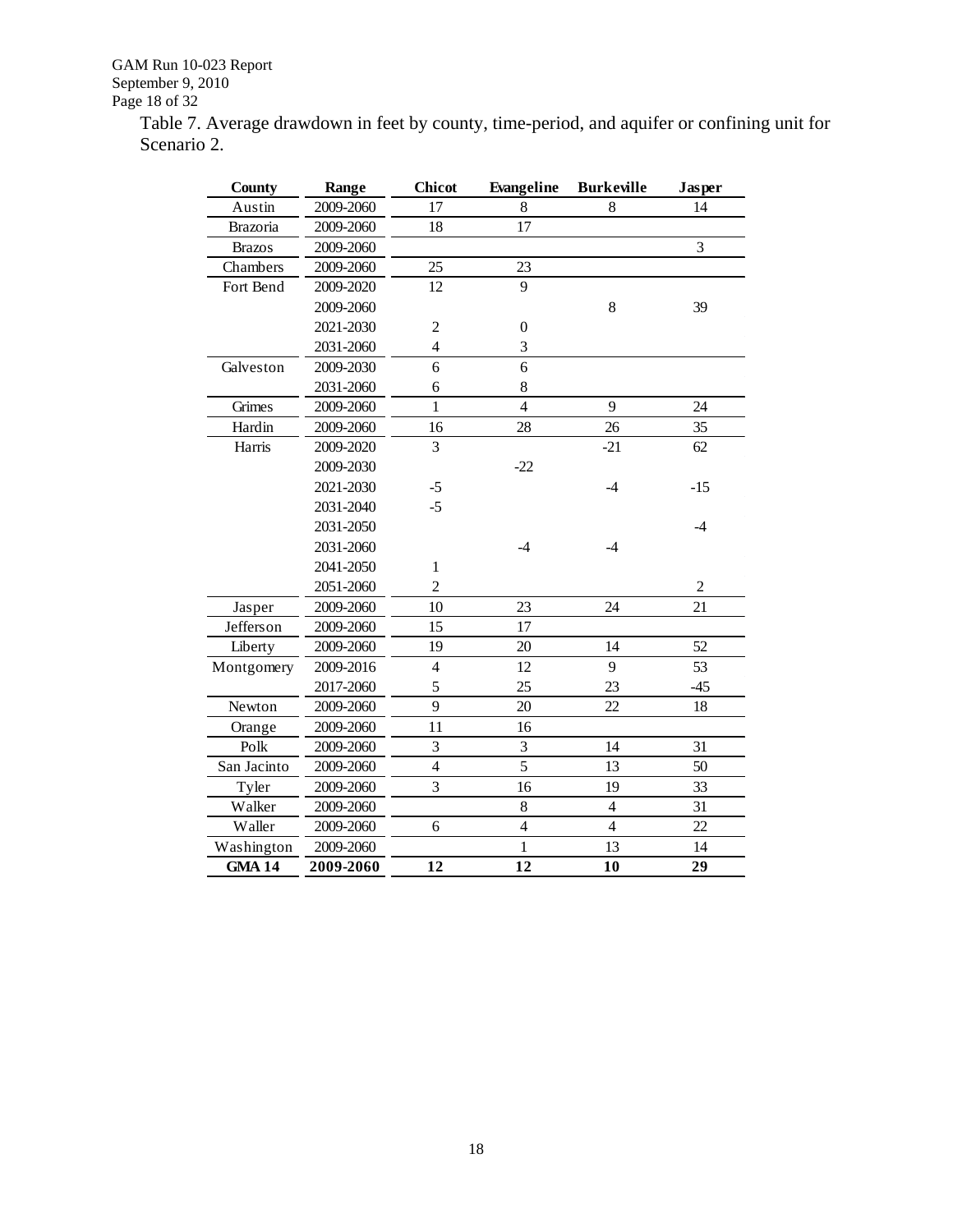Table 8. Difference in average drawdown between Thamen (2010) and Scenario 2. Results are shown in feet by county, time-period, and aquifer or confining unit.

| County        | Range     | <b>Chicot</b>    | Evangeline       | <b>Burkeville</b> | Jasper           |
|---------------|-----------|------------------|------------------|-------------------|------------------|
| Austin        | 2009-2060 | $\boldsymbol{0}$ | 0                | $\overline{0}$    | $\boldsymbol{0}$ |
| Brazoria      | 2009-2060 | 1                | $-1$             |                   |                  |
| <b>Brazos</b> | 2009-2060 |                  |                  |                   | $\overline{0}$   |
| Chambers      | 2009-2060 | $\overline{2}$   | 3                |                   |                  |
| Fort Bend     | 2009-2020 | $\mathbf{1}$     | $-1$             |                   |                  |
|               | 2009-2060 |                  |                  | $-2$              | $\overline{c}$   |
|               | 2021-2030 | 1                | $-1$             |                   |                  |
|               | 2031-2060 | $\mathbf{1}$     | $-1$             |                   |                  |
| Galveston     | 2009-2030 | $-1$             | $\overline{0}$   |                   |                  |
|               | 2031-2060 | 1                | 1                |                   |                  |
| Grimes        | 2009-2060 | $\mathbf{1}$     | $\overline{0}$   | $-1$              | $\boldsymbol{0}$ |
| Hardin        | 2009-2060 | $-1$             | 1                | $\boldsymbol{0}$  | $-1$             |
| Harris        | 2009-2020 | $\mathbf{1}$     |                  | $-13$             | 5                |
|               | 2009-2030 |                  | $-2$             |                   |                  |
|               | 2021-2030 | $\mathbf{1}$     |                  | 13                | 6                |
|               | 2031-2040 | $\boldsymbol{0}$ |                  |                   |                  |
|               | 2031-2050 |                  |                  |                   | $\overline{2}$   |
|               | 2031-2060 |                  | $-1$             | $\boldsymbol{0}$  |                  |
|               | 2041-2050 | $\boldsymbol{0}$ |                  |                   |                  |
|               | 2051-2060 | 1                |                  |                   | $\theta$         |
| Jasper        | 2009-2060 | $\overline{0}$   | $\boldsymbol{0}$ | $\boldsymbol{0}$  | $\overline{0}$   |
| Jefferson     | 2009-2060 | $\mathbf{1}$     | $\boldsymbol{0}$ |                   |                  |
| Liberty       | 2009-2060 | $\overline{0}$   | $\boldsymbol{0}$ | $-1$              | $-1$             |
| Montgomery    | 2009-2016 | $\overline{0}$   | $\boldsymbol{0}$ | $-1$              | $-3$             |
|               | 2017-2060 | $\boldsymbol{0}$ | $\boldsymbol{0}$ | $\mathbf{1}$      | $-3$             |
| Newton        | 2009-2060 | $\overline{0}$   | $\boldsymbol{0}$ | $\overline{0}$    | $\overline{0}$   |
| Orange        | 2009-2060 | $\overline{0}$   | $\overline{0}$   |                   |                  |
| Polk          | 2009-2060 | $-1$             | 1                | $-5$              | $\overline{0}$   |
| San Jacinto   | 2009-2060 | $\overline{0}$   | $\overline{0}$   | $-2$              | 1                |
| Tyler         | 2009-2060 | $\boldsymbol{0}$ | $\boldsymbol{0}$ | $\boldsymbol{0}$  | $\boldsymbol{0}$ |
| Walker        | 2009-2060 |                  | $\boldsymbol{0}$ | $-1$              | $\mathbf{1}$     |
| Waller        | 2009-2060 | $-1$             | $\boldsymbol{0}$ | $-1$              | $-1$             |
| Washington    | 2009-2060 |                  | $\overline{0}$   | $-4$              | $\overline{0}$   |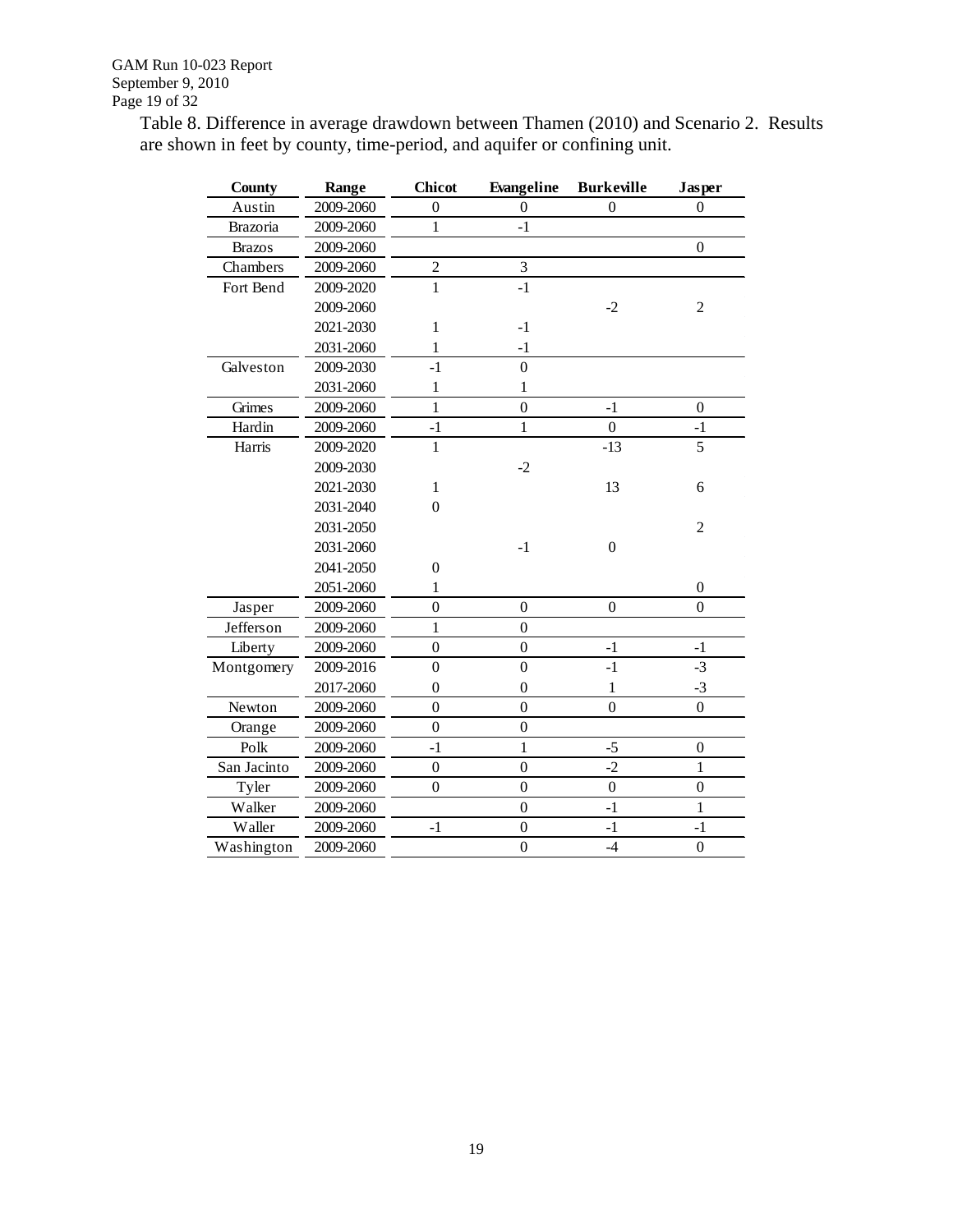Table 9. Pumping output from the groundwater availability model in acre-feet per year by county, decade, and aquifer or confining unit for Scenario 2.

|                 | <b>Chicot</b>    |                  |                            |                  |                  |                  |                  | Evangeline       |                  |                  |                  |                  |
|-----------------|------------------|------------------|----------------------------|------------------|------------------|------------------|------------------|------------------|------------------|------------------|------------------|------------------|
| <b>County</b>   | 2010             | 2020             | 2030                       | 2040             | 2050             | 2060             | 2010             | 2020             | 2030             | 2040             | 2050             | 2060             |
| Austin          | 3,089            | 3,089            | 3,089                      | 3,089            | 3,089            | 3,089            | 15,197           | 15,197           | 15,197           | 15,197           | 15,197           | 15,197           |
| <b>Brazoria</b> | 12,346           | 12,346           | 12,346                     | 12,346           | 12,346           | 12,346           | 158              | 158              | 158              | 158              | 158              | 158              |
| <b>Brazos</b>   |                  |                  |                            |                  |                  |                  |                  |                  |                  |                  |                  |                  |
| Chambers        | 9,374            | 9,374            | 9,374                      | 9,374            | 9,374            | 9,374            | 4,916            | 4,916            | 4,916            | 4,916            | 4,916            | 4,916            |
| Fort Bend       | 99,434           | 99,434           | 88,957                     | 83,056           | 83,056           | 83,056           | 30,710           | 30,710           | 23,374           | 21,666           | 21,666           | 21,666           |
| Galveston       | 15               | 15               | 15                         | 164              | 164              | 164              | 8                | 8                | 8                | 2,348            | 2,348            | 2,348            |
| Grimes          | $\mathbf{0}$     | $\mathbf{0}$     | $\boldsymbol{0}$           | $\boldsymbol{0}$ | $\boldsymbol{0}$ | $\mathbf{0}$     | 2,794            | 2,794            | 2,794            | 2,794            | 2,794            | 2,794            |
| Hardin          | 545              | 545              | 545                        | 545              | 545              | 545              | 40,140           | 40,140           | 40,140           | 40,140           | 40,140           | 40,140           |
| Harris          | 146,274          |                  | 146, 274 127, 838 125, 345 |                  | 131,536          | 133,780          | 84,436           | 84,436           | 84,436           | 71,609           | 71,609           | 71,609           |
| Jasper          | 11.049           | 11,049           | 11,049                     | 11,049           | 11,049           | 11,049           | 40,616           | 40,616           | 40,616           | 40,616           | 40,616           | 40,616           |
| Jefferson       | 18               | 18               | 18                         | 18               | 18               | 18               | 27               | 27               | 27               | 27               | 27               | 27               |
| Liberty         | 13,328           | 13,328           | 13,328                     | 13,328           | 13,328           | 13,328           | 8,671            | 8,671            | 8,671            | 8,671            | 8,671            | 8,671            |
| Montgomery      | 11,600           | 7,723            | 7,723                      | 7,723            | 7,723            | 7,723            | 42,972           | 36,815           | 36,815           | 36,815           | 36,815           | 36,815           |
| Newton          | 727              | 727              | 727                        | 727              | 727              | 727              | 21,745           | 21,745           | 21,745           | 21,745           | 21,745           | 21,745           |
| Orange          | 16,700           | 16,700           | 16,700                     | 16,700           | 16,700           | 16,700           | 1,708            | 1,708            | 1,708            | 1,708            | 1,708            | 1,708            |
| Polk            | $\mathbf{0}$     | $\mathbf{0}$     | 0                          | $\boldsymbol{0}$ | $\boldsymbol{0}$ | $\boldsymbol{0}$ | 5,233            | 5,233            | 5,233            | 5,233            | 5,233            | 5,233            |
| San Jacinto     | $\mathbf{0}$     | $\mathbf{0}$     | 0                          | $\boldsymbol{0}$ | $\boldsymbol{0}$ | $\boldsymbol{0}$ | 7,324            | 7,324            | 7,324            | 7,324            | 7,324            | 7,324            |
| Tyler           | $\mathbf{0}$     | $\mathbf{0}$     | 0                          | $\mathbf{0}$     | $\boldsymbol{0}$ | $\boldsymbol{0}$ | 20,499           | 20,499           | 20,499           | 20,499           | 20,499           | 20,499           |
| Walker          | $\mathbf{0}$     | $\boldsymbol{0}$ | $\boldsymbol{0}$           | $\boldsymbol{0}$ | $\mathbf{0}$     | $\boldsymbol{0}$ | 1,647            | 1,647            | 1,647            | 1,647            | 1,647            | 1,647            |
| Waller          | 3,314            | 3,314            | 3,314                      | 3,314            | 3,314            | 3,314            | 36,456           | 36,456           | 36,456           | 36,456           | 36,456           | 36,456           |
| Washington      |                  |                  |                            |                  |                  |                  | 3,183            | 3,183            | 3,183            | 3,183            | 3,183            | 3,183            |
|                 |                  |                  |                            |                  |                  |                  |                  |                  |                  |                  |                  |                  |
|                 |                  |                  | <b>Burkeville</b>          |                  |                  |                  |                  |                  | Jasper           |                  |                  |                  |
| Austin          | 175              | 175              | 175                        | 175              | 175              | 175              | 394              | 394              | 394              | 394              | 394              | 394              |
| Brazoria        |                  |                  |                            |                  |                  |                  |                  |                  |                  |                  |                  |                  |
| <b>Brazos</b>   |                  |                  |                            |                  |                  |                  | 558              | 558              | 558              | 558              | 558              | 558              |
| Chambers        |                  |                  |                            |                  |                  |                  |                  |                  |                  |                  |                  |                  |
| Fort Bend       | $\mathbf{0}$     | $\boldsymbol{0}$ | $\boldsymbol{0}$           | $\mathbf{0}$     | $\boldsymbol{0}$ | $\boldsymbol{0}$ | $\boldsymbol{0}$ | $\boldsymbol{0}$ | $\boldsymbol{0}$ | $\boldsymbol{0}$ | $\boldsymbol{0}$ | $\mathbf{0}$     |
| Galveston       |                  |                  |                            |                  |                  |                  |                  |                  |                  |                  |                  |                  |
| Grimes          | $\boldsymbol{0}$ | $\mathbf{0}$     | 0                          | $\boldsymbol{0}$ | $\boldsymbol{0}$ | $\mathbf{0}$     | 11,989           | 11,989           | 11,989           | 11,989           | 11,989           | 11,989           |
| Hardin          | $\mathbf{0}$     | $\boldsymbol{0}$ | 0                          | $\mathbf{0}$     | $\boldsymbol{0}$ | $\boldsymbol{0}$ | 0                | $\mathbf{0}$     | $\mathbf{0}$     | 0                | $\boldsymbol{0}$ | $\boldsymbol{0}$ |
| Harris          | 356              | 356              | 56                         | 716              | 716              | 716              | 433              | 433              | $\mathbf{0}$     | 0                | $\mathbf{0}$     | 1                |
| Jasper          | 22               | 22               | 22                         | 22               | 22               | 22               | 16,021           | 15,982           | 15,904           | 15,904           | 15,904           | 15,904           |
| Jefferson       |                  |                  |                            |                  |                  |                  |                  |                  |                  |                  |                  |                  |
| Liberty         | $\boldsymbol{0}$ | $\boldsymbol{0}$ | 0                          | $\boldsymbol{0}$ | $\boldsymbol{0}$ | $\boldsymbol{0}$ | 660              | 660              | 660              | 660              | 660              | 660              |
| Montgomery      | $\boldsymbol{0}$ | $\boldsymbol{0}$ | $\boldsymbol{0}$           | $\boldsymbol{0}$ | $\boldsymbol{0}$ | $\boldsymbol{0}$ | 30,541           | 18,467           | 18,467           | 18,467           | 18,467           | 18,467           |
| Newton          | $\boldsymbol{0}$ | $\boldsymbol{0}$ | $\boldsymbol{0}$           | $\boldsymbol{0}$ | $\boldsymbol{0}$ | $\boldsymbol{0}$ | 12,146           | 12,146           | 12,109           | 12,109           | 12,109           | 12,109           |
| Orange          |                  |                  |                            |                  |                  |                  |                  |                  |                  |                  |                  |                  |
| Polk            | 73,304           | $\boldsymbol{0}$ | $\boldsymbol{0}$           | $\boldsymbol{0}$ | $\boldsymbol{0}$ | $\boldsymbol{0}$ | 18,200           | 18,171           | 18,171           | 18,143           | 18,143           | 18,143           |
| San Jacinto     | 300              | 300              | 300                        | 300              | 300              | 300              | 7,029            | 7,029            | 7,029            | 7,029            | 7,029            | 7,029            |
| Tyler           | 78               | 78               | 78                         | 78               | 78               | 78               | 18,429           | 18,383           | 18,383           | 18,383           | 18,383           | 18,383           |
| Walker          | $\boldsymbol{0}$ | $\boldsymbol{0}$ | 0                          | $\boldsymbol{0}$ | $\boldsymbol{0}$ | $\boldsymbol{0}$ | 21,633           | 21,588           | 21,543           | 21,543           | 21,543           | 21,500           |
| Waller          | $\boldsymbol{0}$ | $\boldsymbol{0}$ | $\boldsymbol{0}$           | $\boldsymbol{0}$ | $\boldsymbol{0}$ | $\boldsymbol{0}$ | 234              | 234              | 234              | 234              | 234              | 234              |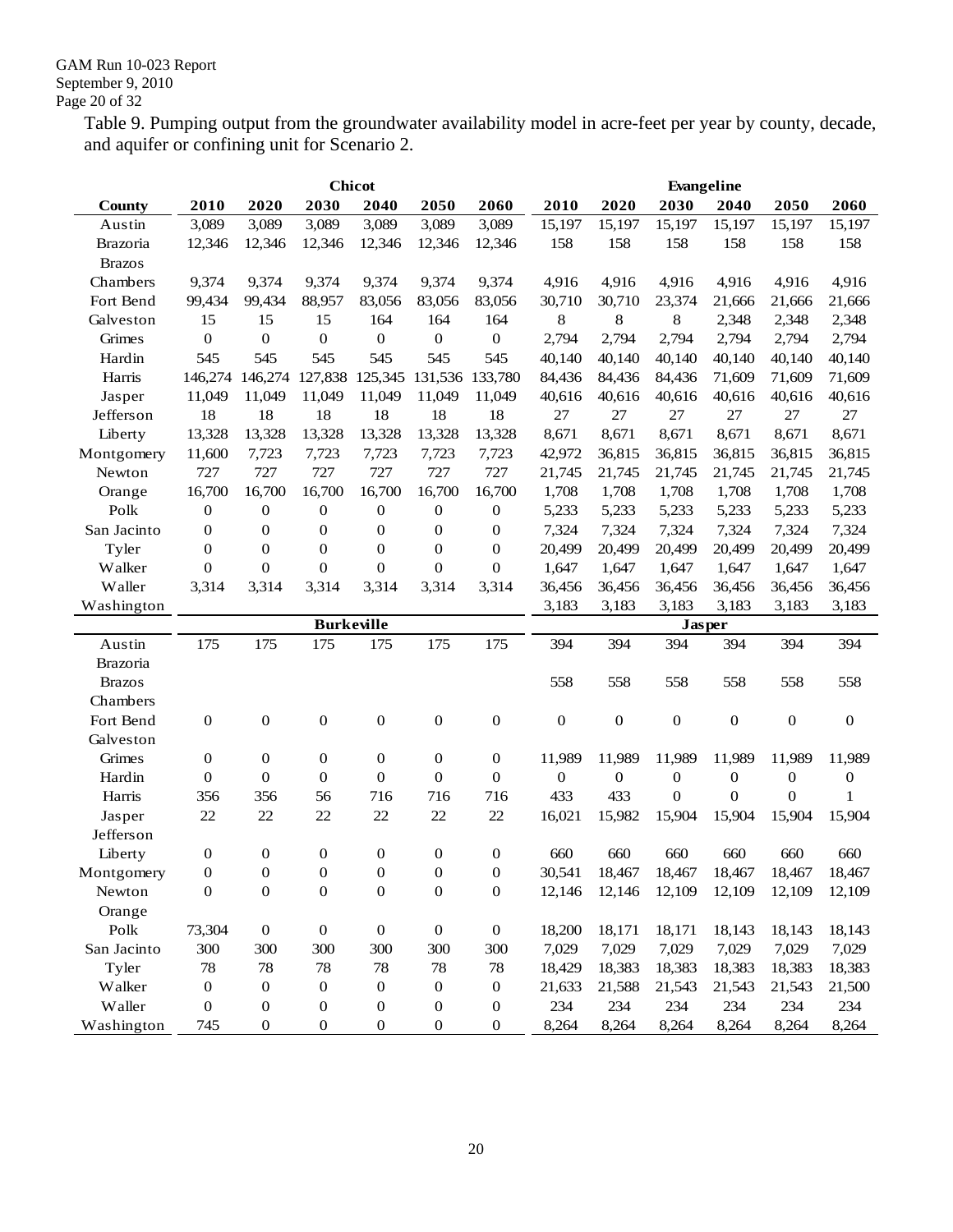GAM Run 10-023 Report September 9, 2010 Page 21 of 32

Table 10. Average drawdown in feet by county, time-period, and aquifer or confining unit for Scenario 3.

| <b>County</b> | Range     | <b>Chicot</b>            | Evangeline       | <b>Burkeville</b> | Jasper         |
|---------------|-----------|--------------------------|------------------|-------------------|----------------|
| Austin        | 2009-2060 | 17                       | 10               | 11                | 20             |
| Brazoria      | 2009-2060 | 45                       | 40               |                   |                |
| <b>Brazos</b> | 2009-2060 |                          |                  |                   | $\overline{7}$ |
| Chambers      | 2009-2060 | 43                       | 36               |                   |                |
| Fort Bend     | 2009-2020 | 14                       | 17               |                   |                |
|               | 2009-2060 |                          |                  | 20                | 40             |
|               | 2021-2030 | $\mathbf{1}$             | $\mathbf{1}$     |                   |                |
|               | 2031-2060 | $\overline{\mathcal{L}}$ | 6                |                   |                |
| Galveston     | 2009-2030 | 26                       | 22               |                   |                |
|               | 2031-2060 | $\boldsymbol{7}$         | $\boldsymbol{7}$ |                   |                |
| Grimes        | 2009-2060 | $\overline{0}$           | 5                | 10                | 28             |
| Hardin        | 2009-2060 | 17                       | 27               | 23                | 37             |
| Harris        | 2009-2020 | 14                       |                  | 13                | 58             |
|               | 2009-2030 |                          | $\overline{c}$   |                   |                |
|               | 2021-2030 | $-6$                     |                  | $-15$             | $-18$          |
|               | 2031-2040 | $-3$                     |                  |                   |                |
|               | 2031-2050 |                          |                  |                   | $-5$           |
|               | 2031-2060 |                          | $-2$             | $-4$              |                |
|               | 2041-2050 | $\mathbf{1}$             |                  |                   |                |
|               | 2051-2060 | 1                        |                  |                   | $\overline{c}$ |
| Jasper        | 2009-2060 | 10                       | 23               | 24                | 21             |
| Jefferson     | 2009-2060 | 25                       | 26               |                   |                |
| Liberty       | 2009-2060 | 32                       | 37               | 28                | 64             |
| Montgomery    | 2009-2016 | $\overline{3}$           | 13               | 10                | 61             |
|               | 2017-2060 | 6                        | 25               | 23                | $-38$          |
| Newton        | 2009-2060 | 9                        | 20               | 22                | 18             |
| Orange        | 2009-2060 | 14                       | 19               |                   |                |
| Polk          | 2009-2060 | $\overline{\mathbf{4}}$  | $\overline{4}$   | 20                | 41             |
| San Jacinto   | 2009-2060 | 5                        | $\overline{7}$   | 18                | 72             |
| Tyler         | 2009-2060 | 3                        | 16               | 19                | 33             |
| Walker        | 2009-2060 |                          | 10               | 5                 | 33             |
| Waller        | 2009-2060 | $\overline{7}$           | 8                | 9                 | 25             |
| Washington    | 2009-2060 |                          | $\mathbf{1}$     | 17                | 20             |
| <b>GMA 14</b> | 2009-2060 | 21                       | 22               | 17                | 34             |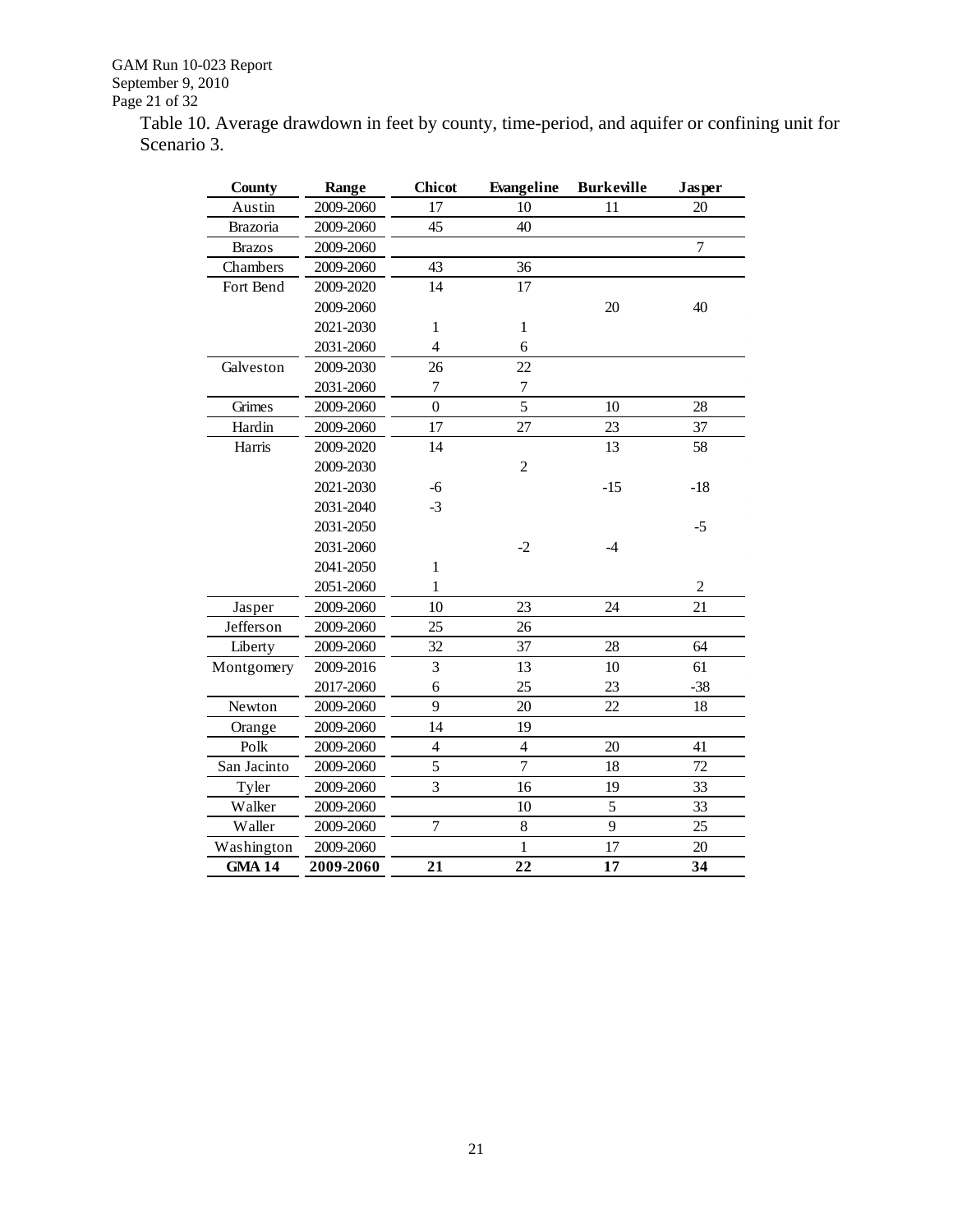Table 11. Pumping output from the groundwater availability model in acre-feet per year by county, decade, and aquifer or confining unit for Scenario 3.

|                 | <b>Chicot</b>    |                  |                   |                  |                  |                  |                  | Evangeline       |                  |                  |                  |                  |
|-----------------|------------------|------------------|-------------------|------------------|------------------|------------------|------------------|------------------|------------------|------------------|------------------|------------------|
| <b>County</b>   | 2010             | 2020             | 2030              | 2040             | 2050             | 2060             | 2010             | 2020             | 2030             | 2040             | 2050             | 2060             |
| Austin          | 1,301            | 1,301            | 1,301             | 1,301            | 1,301            | 1,301            | 20,013           | 20,013           | 20,013           | 20,013           | 20,013           | 20,013           |
| <b>Brazoria</b> | 48,125           | 48,125           | 48,125            | 48,125           | 48,125           | 48,125           | 2,271            | 2,271            | 2,271            | 2,271            | 2,271            | 2,271            |
| <b>Brazos</b>   |                  |                  |                   |                  |                  |                  |                  |                  |                  |                  |                  |                  |
| Chambers        | 21,327           | 21,327           | 21,327            | 21,327           | 21,327           | 21,327           | 379              | 379              | 379              | 379              | 379              | 379              |
| Fort Bend       | 83,007           | 75,916           | 61,657            | 61,004           | 60,061           | 60,177           | 30,923           | 32,789           | 30,419           | 31,167           | 32,251           | 32,313           |
| Galveston       | 4,303            | 4,697            | 5,233             | 5,194            | 5,152            | 5,153            | 471              | 560              | 634              | 647              | 662              | 662              |
| Grimes          | $\boldsymbol{0}$ | $\boldsymbol{0}$ | $\boldsymbol{0}$  | $\boldsymbol{0}$ | $\boldsymbol{0}$ | $\boldsymbol{0}$ | 3,002            | 3,002            | 3,002            | 3,002            | 3,002            | 3,002            |
| Hardin          | 1,263            | 1,263            | 1,263             | 1,263            | 1,263            | 1,263            | 33,696           | 33,696           | 33,696           | 33,696           | 33,696           | 33,696           |
| Harris          | 70,219           | 68,839           | 56,851            | 58,641           | 61,185           | 61,272           | 234,977          | 193,760          | 152,256          | 151,125          | 149,225          | 149,436          |
| Jasper          | 10,835           | 10,835           | 10,835            | 10,835           | 10,835           | 10,835           | 40,755           | 40,755           | 40,755           | 40,755           | 40,755           | 40,755           |
| Jefferson       | 2,345            | 2,345            | 2,345             | 2,345            | 2,345            | 2,345            | 100              | 100              | 100              | 100              | 100              | 100              |
| Liberty         | 14,577           | 14,577           | 14,577            | 14,577           | 14,577           | 14,577           | 27,670           | 27,670           | 27,670           | 27,670           | 27,670           | 27,670           |
| Montgomery      | 1,482            | 1,722            | 1,722             | 1,722            | 1,722            | 1,722            | 39,381           | 38,293           | 38,293           | 38,293           | 38,293           | 38,293           |
| Newton          | 501              | 501              | 501               | 501              | 501              | 501              | 21,288           | 21,288           | 21,288           | 21,288           | 21,288           | 21,288           |
| Orange          | 18,810           | 18,810           | 18,810            | 18,810           | 18,810           | 18,810           | 1,203            | 1,203            | 1,203            | 1,203            | 1,203            | 1,203            |
| Polk            | $\boldsymbol{0}$ | $\boldsymbol{0}$ | 0                 | $\boldsymbol{0}$ | $\boldsymbol{0}$ | $\boldsymbol{0}$ | 8,311            | 8,311            | 8,311            | 8,311            | 8,311            | 8,311            |
| San Jacinto     | 0                | 0                | 0                 | $\mathbf{0}$     | $\boldsymbol{0}$ | $\boldsymbol{0}$ | 8,178            | 8,178            | 8,178            | 8,178            | 8,178            | 8,178            |
| Tyler           | $\mathbf{0}$     | $\boldsymbol{0}$ | $\boldsymbol{0}$  | $\boldsymbol{0}$ | $\boldsymbol{0}$ | $\boldsymbol{0}$ | 20,592           | 20,592           | 20,592           | 20,592           | 20,592           | 20,592           |
| Walker          | $\mathbf{0}$     | $\boldsymbol{0}$ | $\boldsymbol{0}$  | $\boldsymbol{0}$ | $\boldsymbol{0}$ | $\boldsymbol{0}$ | 2,001            | 2,001            | 2,001            | 2,001            | 2,001            | 2,001            |
| Waller          | 300              | 300              | 300               | 300              | 300              | 300              | 41,027           | 41,027           | 41,027           | 41,027           | 41,027           | 41,027           |
| Washington      |                  |                  |                   |                  |                  |                  | 3,239            | 3,239            | 3,239            | 3,239            | 3,239            | 3,239            |
|                 |                  |                  | <b>Burkeville</b> |                  |                  |                  |                  |                  | <b>Jasper</b>    |                  |                  |                  |
| Austin          | $\mathbf{0}$     | $\overline{0}$   | $\overline{0}$    | $\mathbf{0}$     | $\boldsymbol{0}$ | $\boldsymbol{0}$ | 1,001            | 1,001            | 1,001            | 1,001            | 1,001            | 1,001            |
| <b>Brazoria</b> |                  |                  |                   |                  |                  |                  |                  |                  |                  |                  |                  |                  |
| <b>Brazos</b>   |                  |                  |                   |                  |                  |                  | 1,189            | 1,189            | 1,189            | 1,189            | 1,189            | 1,189            |
| Chambers        |                  |                  |                   |                  |                  |                  |                  |                  |                  |                  |                  |                  |
| Fort Bend       | $\boldsymbol{0}$ | $\boldsymbol{0}$ | 0                 | $\boldsymbol{0}$ | $\boldsymbol{0}$ | $\boldsymbol{0}$ | $\boldsymbol{0}$ | $\boldsymbol{0}$ | $\boldsymbol{0}$ | $\boldsymbol{0}$ | $\boldsymbol{0}$ | $\boldsymbol{0}$ |
| Galveston       |                  |                  |                   |                  |                  |                  |                  |                  |                  |                  |                  |                  |
| Grimes          | $\boldsymbol{0}$ | $\boldsymbol{0}$ | $\boldsymbol{0}$  | $\boldsymbol{0}$ | $\boldsymbol{0}$ | $\boldsymbol{0}$ | 10,848           | 10,848           | 10,307           | 10,084           | 10,084           | 10,084           |
| Hardin          | $\mathbf{0}$     | $\theta$         | $\boldsymbol{0}$  | $\mathbf{0}$     | $\boldsymbol{0}$ | $\boldsymbol{0}$ | $\boldsymbol{0}$ | $\boldsymbol{0}$ | $\mathbf{0}$     | $\mathbf{0}$     | 0                | $\boldsymbol{0}$ |
| Harris          | 335              | 329              | 256               | 249              | 254              | 254              | 19               | 19               | 15               | 14               | 15               | 15               |
| Jasper          | 1                | 1                | $\mathbf{1}$      | 1                | 1                | $\mathbf{1}$     | 16,021           | 15,982           | 15,904           | 15,904           | 15,904           | 15,904           |
| Jefferson       |                  |                  |                   |                  |                  |                  |                  |                  |                  |                  |                  |                  |
| Liberty         | 0                | $\boldsymbol{0}$ | 0                 | $\boldsymbol{0}$ | $\boldsymbol{0}$ | 0                | 788              | 788              | 788              | 788              | 788              | 788              |
| Montgomery      | $\boldsymbol{0}$ | $\boldsymbol{0}$ | $\boldsymbol{0}$  | $\boldsymbol{0}$ | $\boldsymbol{0}$ | $\boldsymbol{0}$ | 32,401           | 21,614           | 21,614           | 21,614           | 21,614           | 21,614           |
| Newton          | $\boldsymbol{0}$ | $\boldsymbol{0}$ | $\boldsymbol{0}$  | $\boldsymbol{0}$ | $\boldsymbol{0}$ | $\boldsymbol{0}$ | 12,388           | 12,388           | 12,351           | 12,351           | 12,351           | 12,351           |
| Orange          |                  |                  |                   |                  |                  |                  |                  |                  |                  |                  |                  |                  |
| Polk            | 744              | 744              | 744               | 744              | 744              | 744              | 27,686           | 24,661           | 24,661           | 24,614           | 24,004           | 23,952           |
| San Jacinto     | 2,699            | 899              | 899               | 899              | 899              | 899              | 10,102           | 10,102           | 10,102           | 10,102           | 10,102           | 10,102           |
| Tyler           | 1                | 1                | 1                 | $\mathbf{1}$     | 1                | $\mathbf{1}$     | 17,606           | 17,606           | 17,563           | 17,563           | 17,563           | 17,563           |
| Walker          | $\boldsymbol{0}$ | 0                | $\boldsymbol{0}$  | $\boldsymbol{0}$ | $\boldsymbol{0}$ | $\boldsymbol{0}$ | 16,011           | 15,988           | 15,988           | 15,912           | 15,912           | 15,912           |
| Waller          | 0                | $\boldsymbol{0}$ | $\boldsymbol{0}$  | $\boldsymbol{0}$ | $\boldsymbol{0}$ | $\boldsymbol{0}$ | 300              | 300              | 300              | 300              | 300              | 300              |
| Washington      | 368              | 368              | 368               | $\boldsymbol{0}$ | $\boldsymbol{0}$ | $\boldsymbol{0}$ | 9,437            | 9,437            | 9,437            | 9,437            | 9,437            | 9,437            |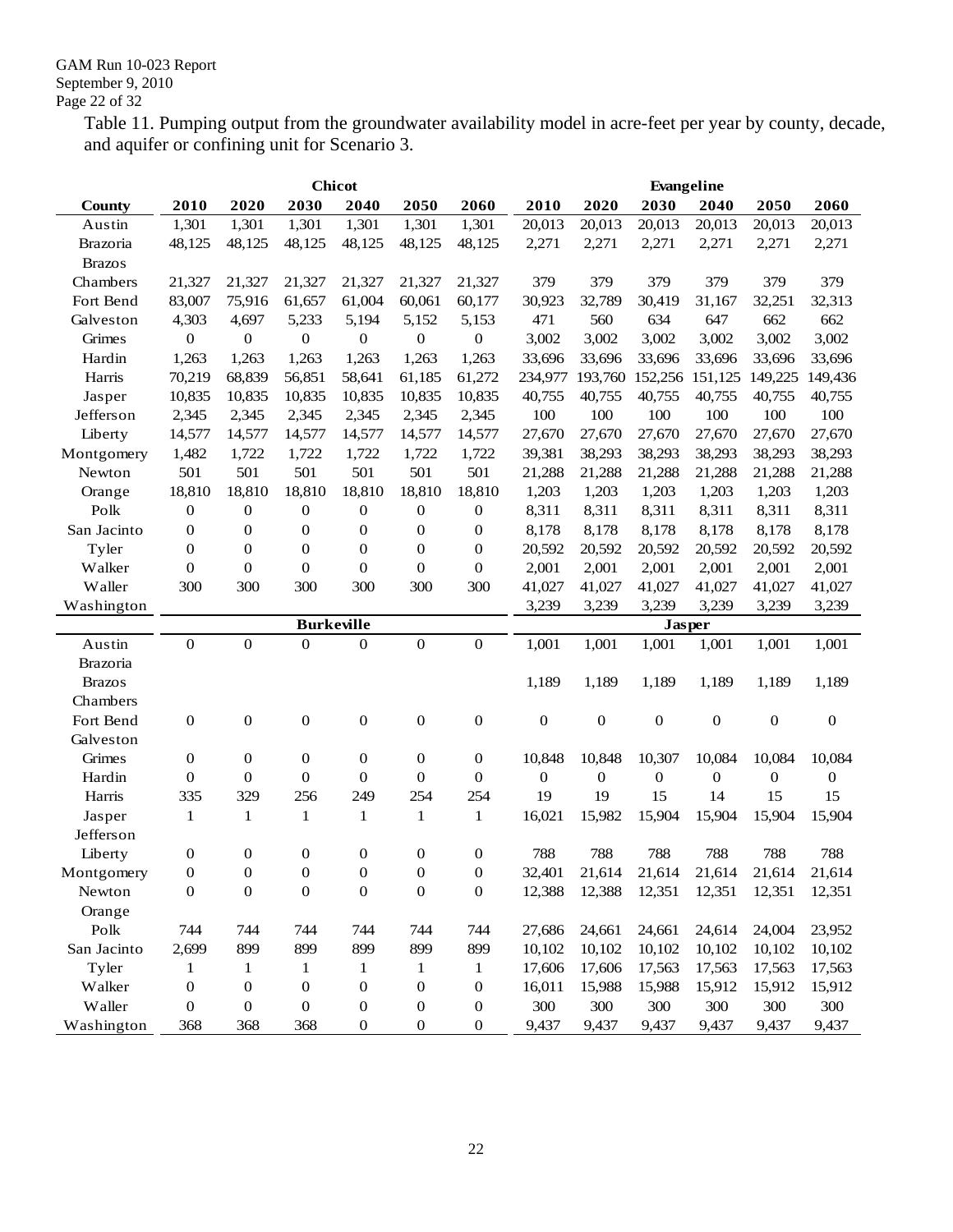Table 12. Total pumping and average drawdown in the Gulf Coast Aquifer in Groundwater Management Area 14 for each scenario.

|                            |      |         | Scenario 1 Scenario 2 Scenario 3 |         |
|----------------------------|------|---------|----------------------------------|---------|
| Pumping                    | 2010 | 908,684 | 917,765                          | 977,815 |
| (acre-feet                 | 2020 | 865,545 | 821,450                          | 913,949 |
| per year)                  | 2030 | 816,091 | 784,307                          | 843,660 |
|                            | 2040 | 836,676 | 764,501                          | 843,666 |
|                            | 2050 | 857,514 | 770,692                          | 843,822 |
|                            | 2060 | 878,624 | 772,894                          | 844,246 |
| Average drawdown<br>(feet) |      | 24      | 16                               | 24      |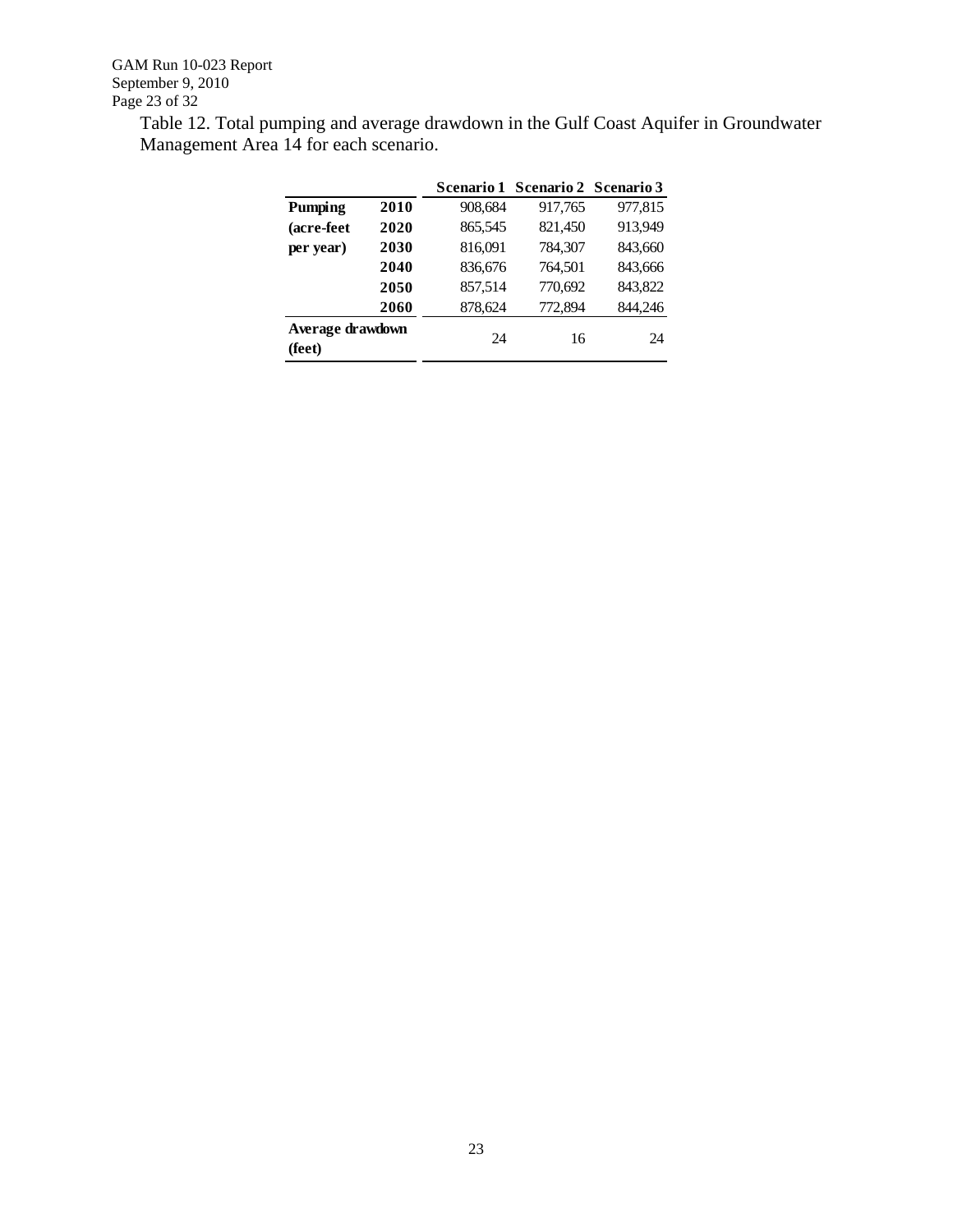GAM Run 10-023 Report September 9, 2010 Page 24 of 32

# Appendix A

## Example interim period hydrographs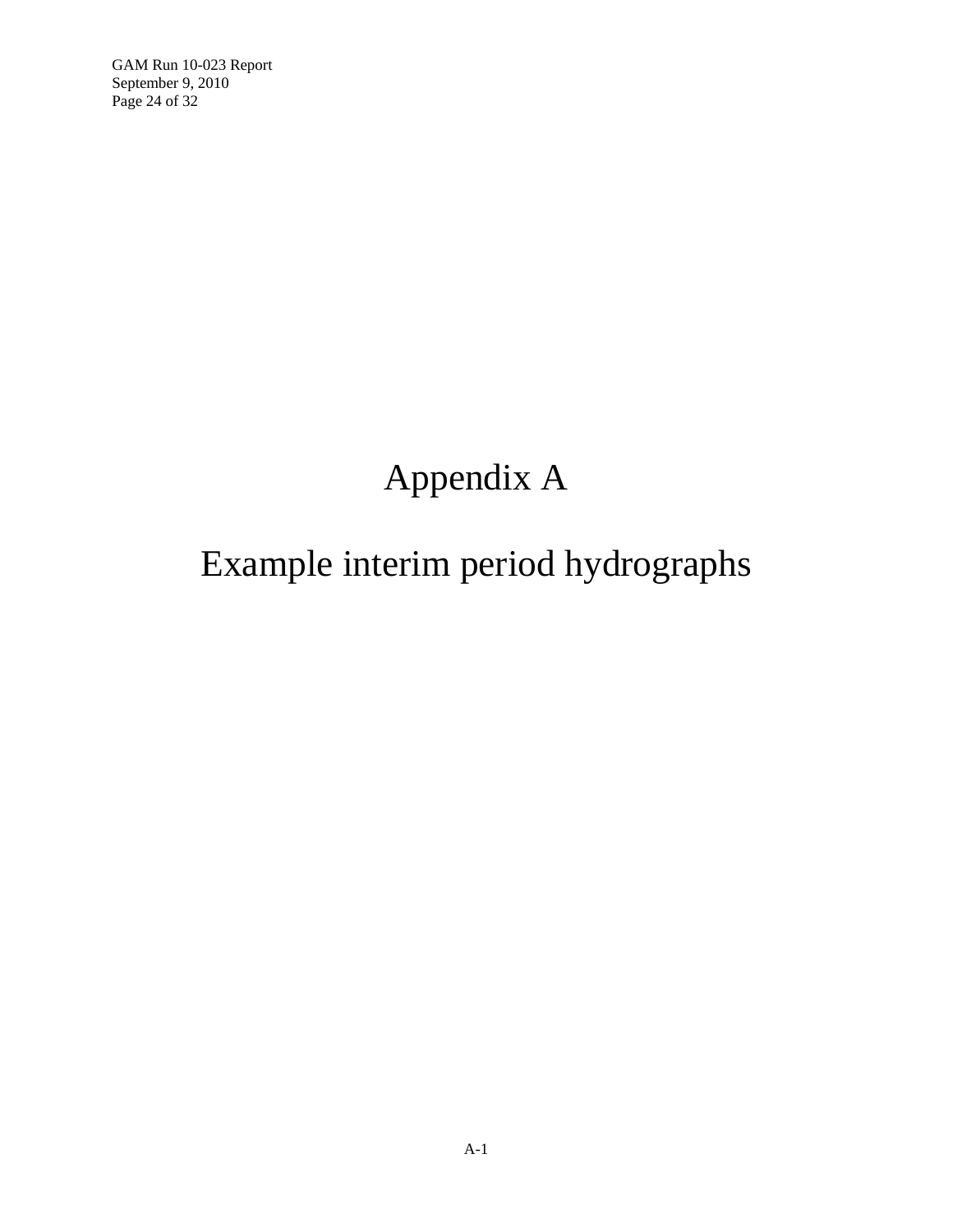

Figure A-1. Example hydrograph comparing the original and updated simulated water levels to measured water levels for the interim period in Brazoria County.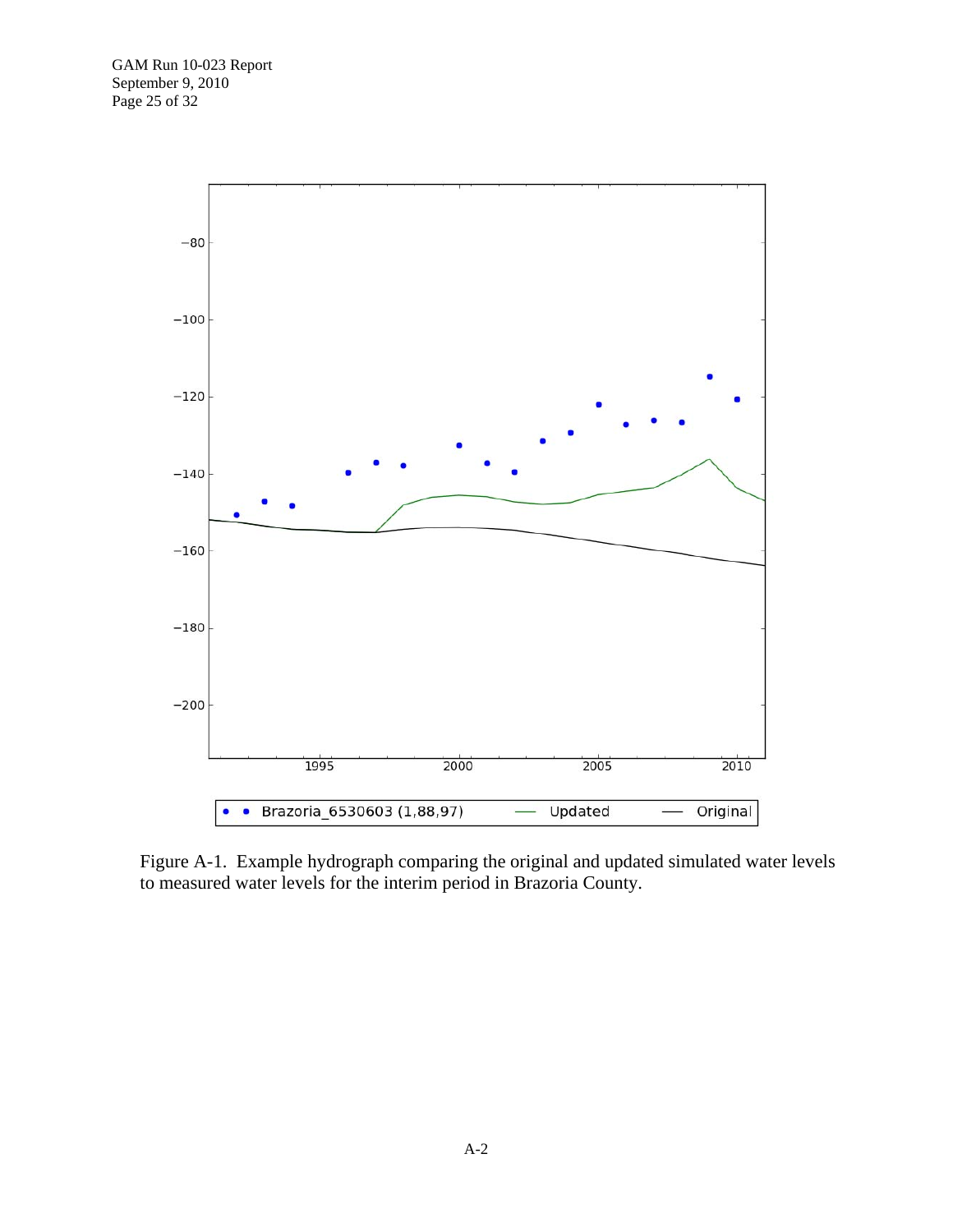

Figure A-2. Example hydrograph comparing the original and updated simulated water levels to measured water levels for the interim period in Chambers County.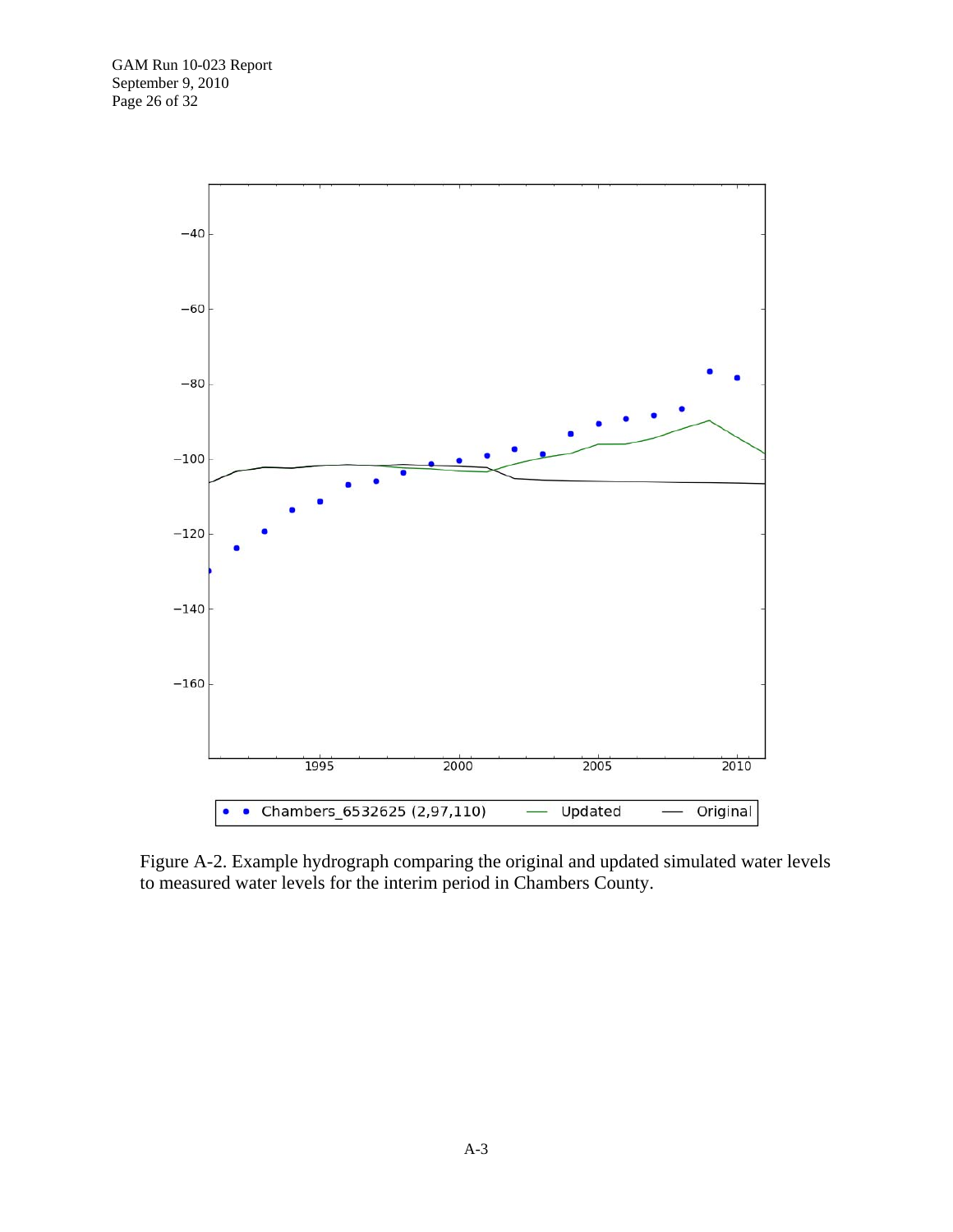

Figure A-3. Example hydrograph comparing the original and updated simulated water levels to measured water levels for the interim period in Jefferson County.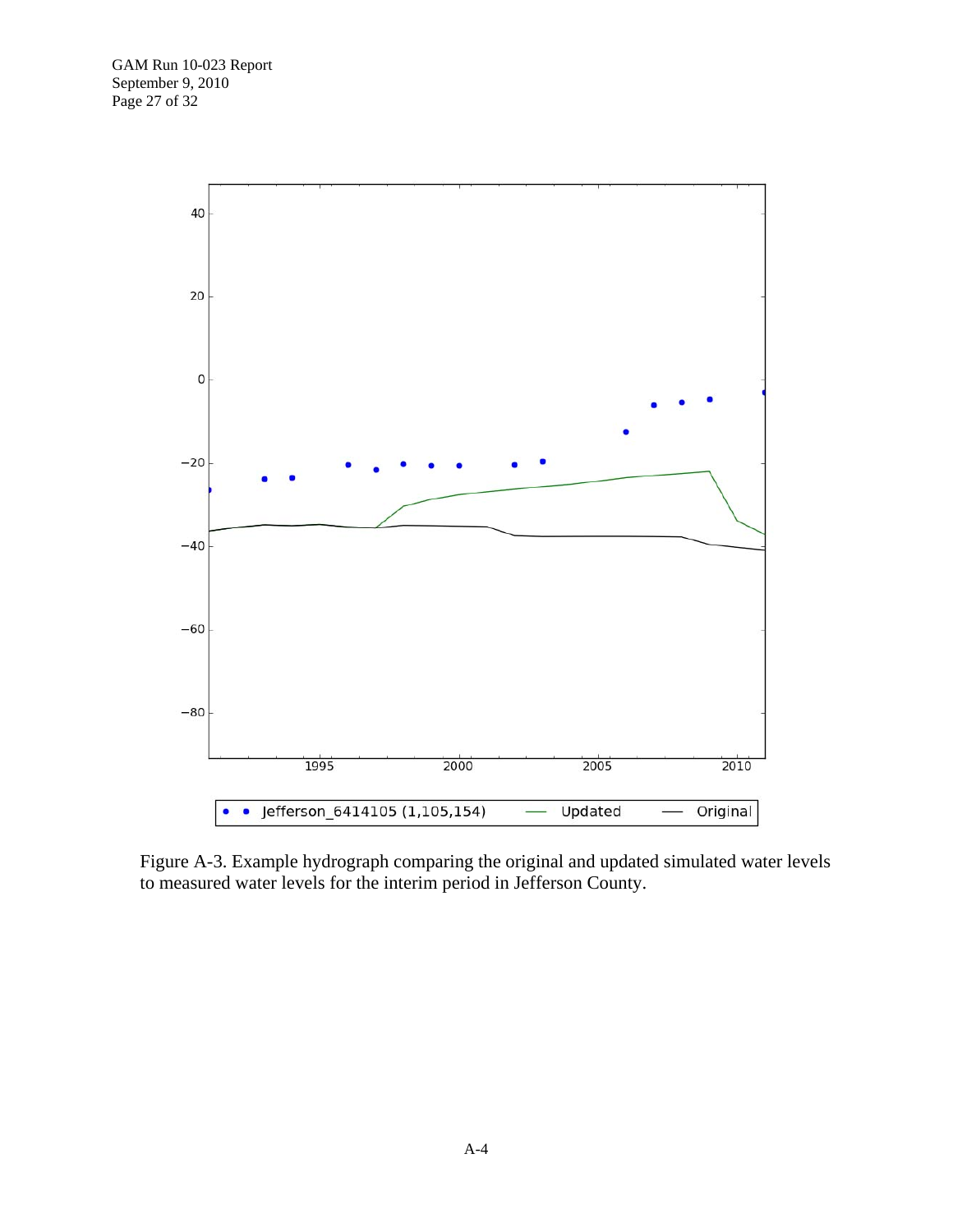

Figure A-4. Example hydrograph comparing the original and updated simulated water levels to measured water levels for the interim period in Liberty County.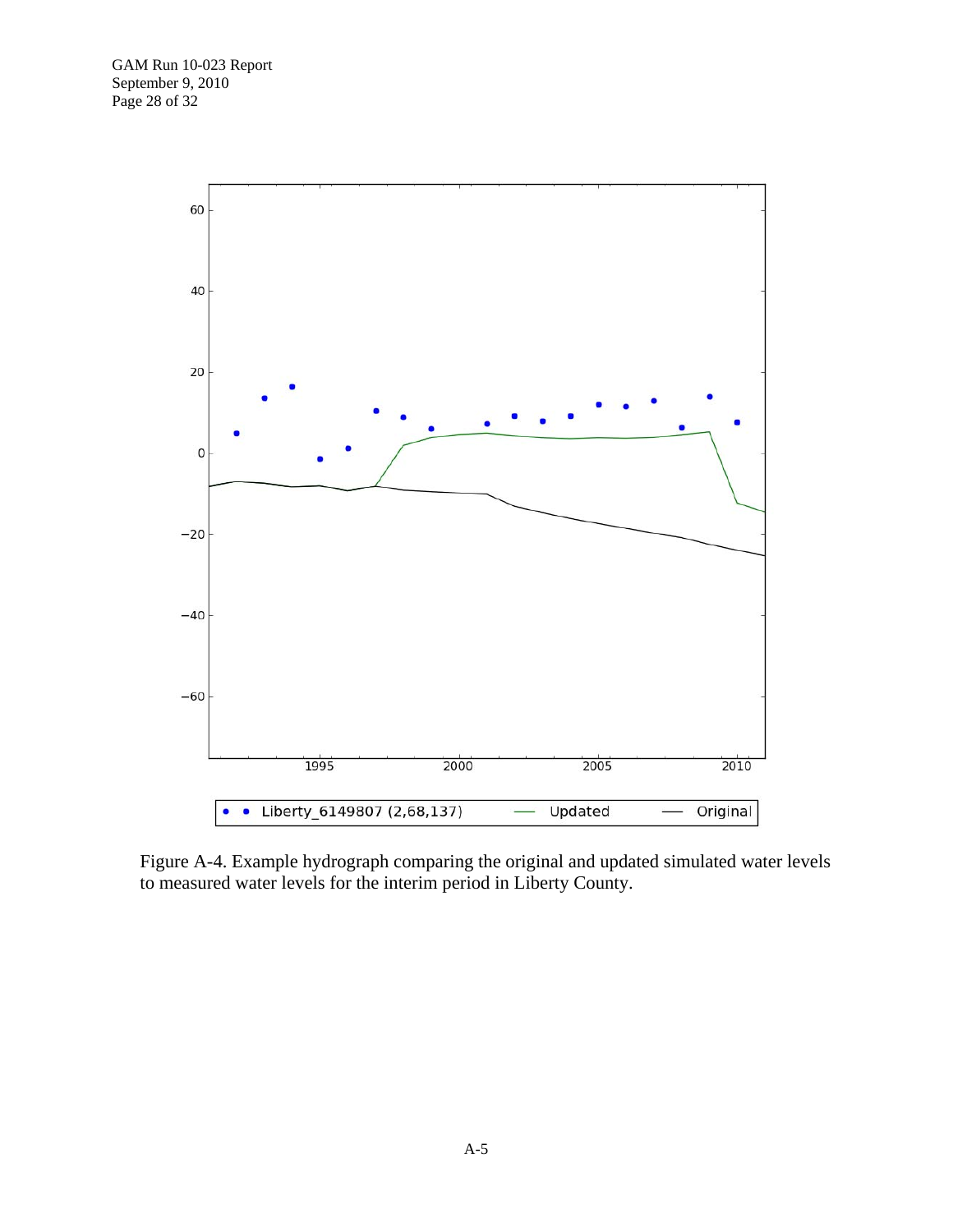

Figure A-5. Example hydrograph comparing the original and updated simulated water levels to measured water levels for the interim period in Matagorda County.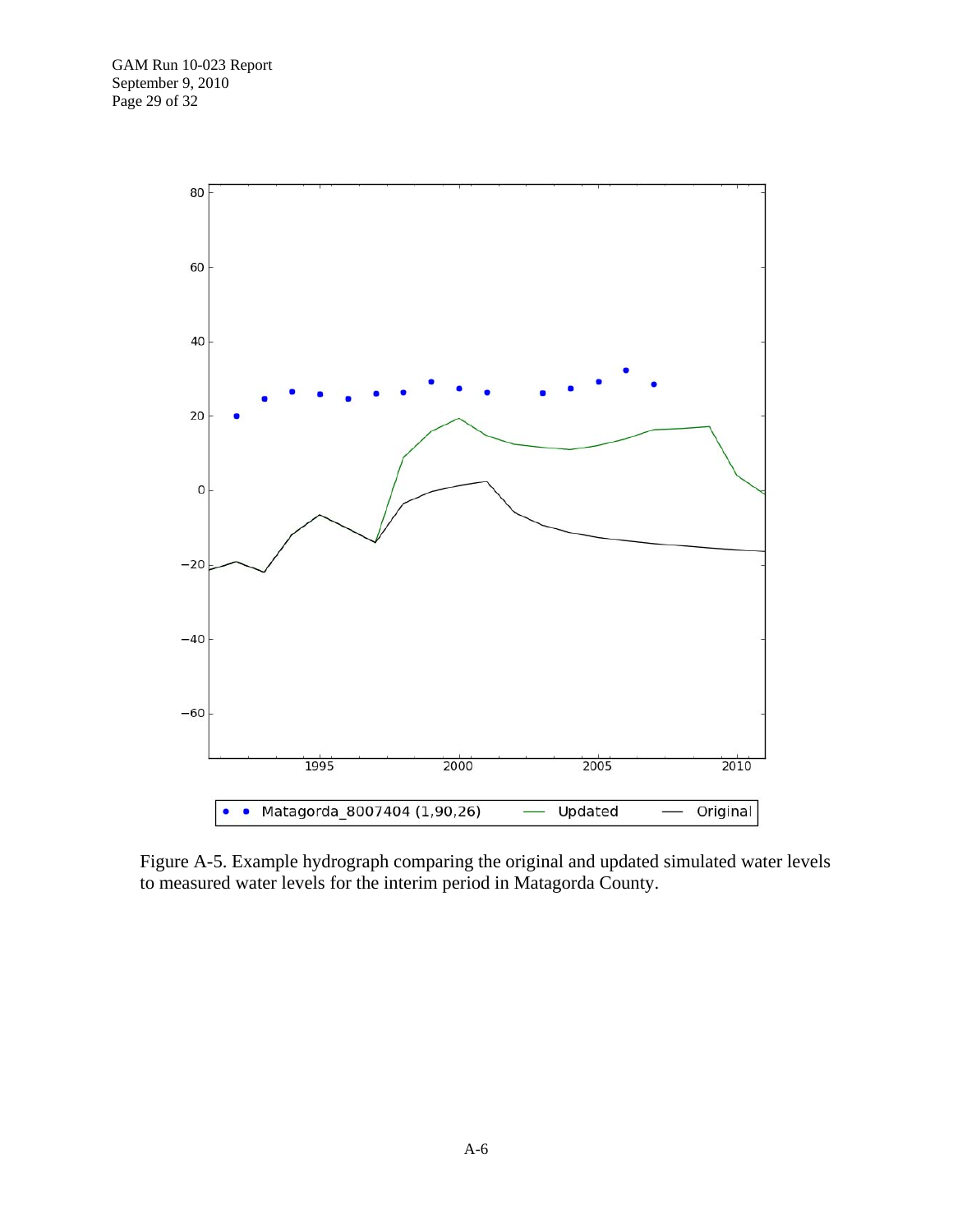

Figure A-6. Example hydrograph comparing the original and updated simulated water levels to measured water levels for the interim period in Walker County.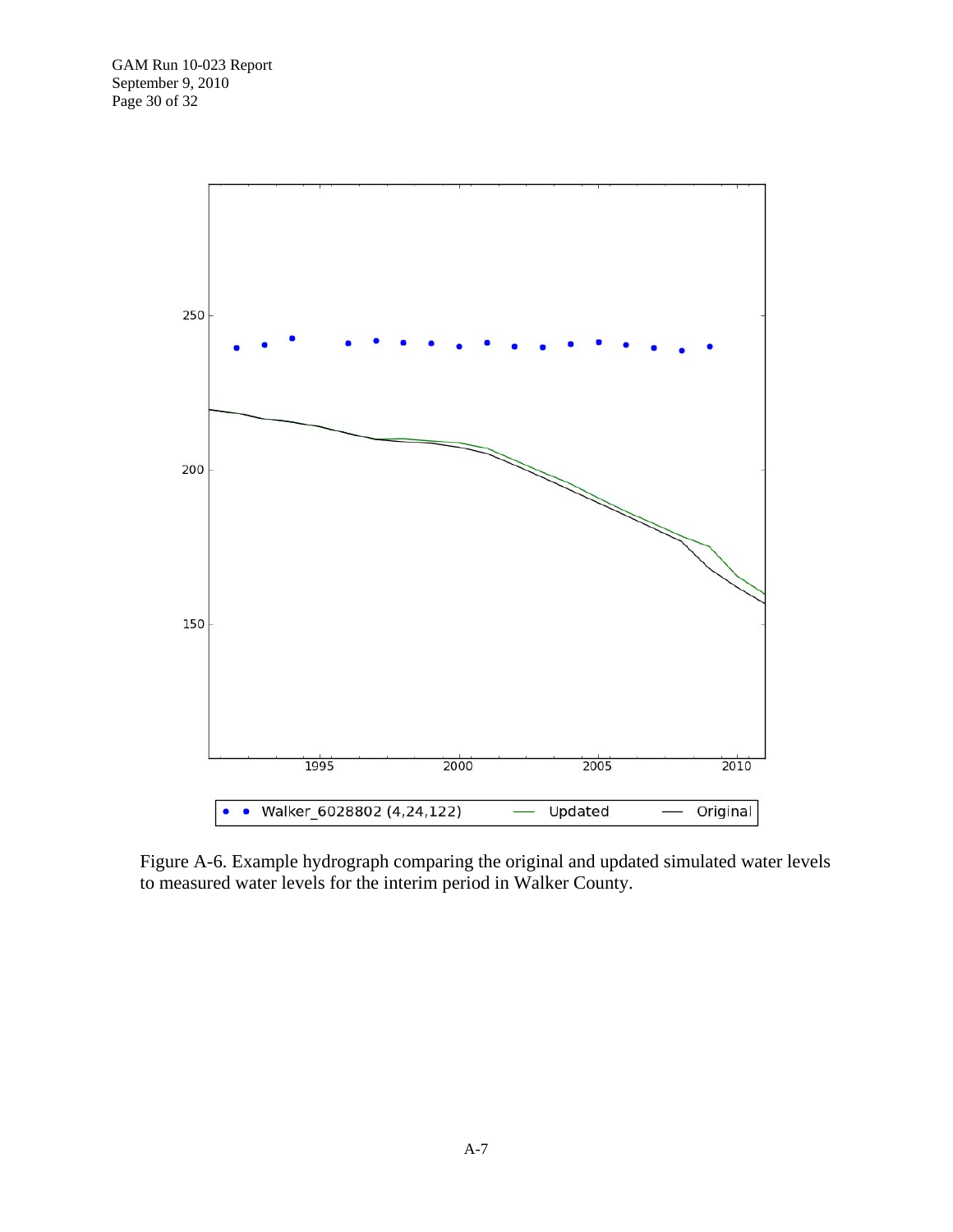

Figure A-7. Example hydrograph comparing the original and updated simulated water levels to measured water levels for the interim period in Waller County.